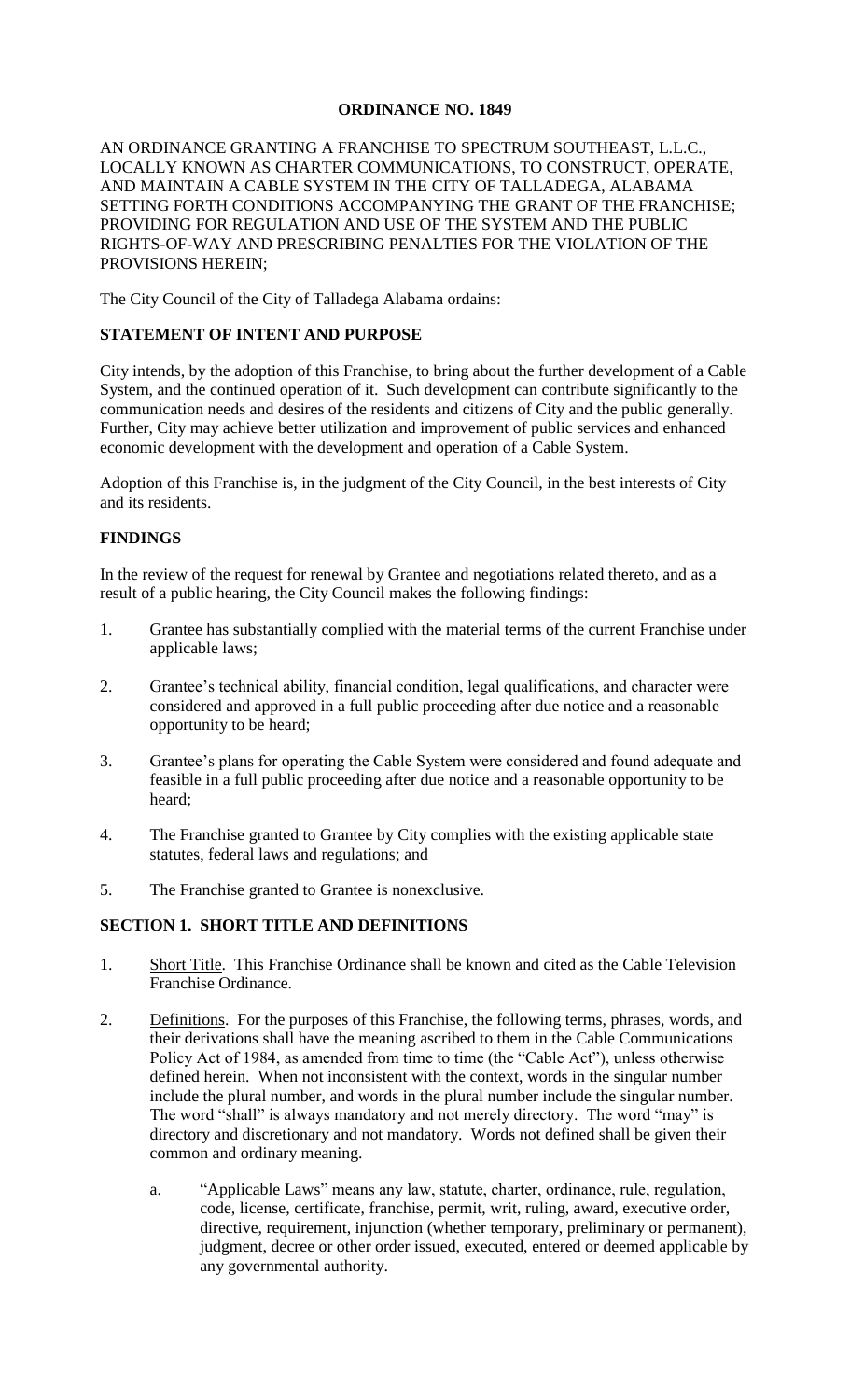- b. "Basic Cable Service" means any Service tier which includes the lawful retransmission of local television broadcast signals and any public, educational, and governmental access programming required by the Franchise to be carried on the basic tier. Basic Cable Service as defined herein shall be the definition set forth in 47 U.S.C. § 543(b) (7).
- c. "Cable Act" shall mean the Cable Communications Act of 1984, as amended, 47 U.S.C. §§ 521, et. seq.
- d. "Cable Service" or "Service" means (A) the one-way transmission to Subscribers of (i) Video Programming or (ii) Other Programming Service, and (B) Subscriber interaction, if any, which is required for the selection or use of such Video Programming or Other Programming Service. Cable Service as defined herein shall be the definition set forth in 47 U.S.C. § 522(6).
- e. "Cable System" or "System" means a facility, consisting of a set of closed transmission paths and associated signal generation, reception, and control equipment that is designed to provide Cable Service which includes Video Programming and which is provided to multiple Subscribers within a community, but such term does not include:
	- i. a facility that serves only to retransmit the television signals of one (1) or more television broadcast stations;
	- ii. a facility that serves Subscribers without using any public Right-of-Way;
	- iii. a facility of common carrier which is subject, in whole or in part, to the provisions of 47 U.S.C. § 201 et seq., except that such facility shall be considered a Cable System (other than for purposes of 47 U.S.C. § 541(c)) to the extent such facility is used in the transmission of Video Programming directly to Subscribers, unless the extent of such use is solely to provide interactive on-demand services;
	- iv. an open video system that complies with 47 U.S.C. § 573; or
	- v. any facilities of any electric utility used solely for operating its electric utility systems.
	- vi. Cable System as defined herein shall be the definition set forth in 47 U.S.C. § 522(7).
- f. "Channel" or "Cable Channel" means a portion of the electromagnetic frequency spectrum which is used in a Cable System and which is capable of delivering a television Channel as defined by the FCC. Cable Channel as defined herein shall be the definition set forth in 47 U.S.C. § 522(4).
- g. "City" means City of Talladega, a municipal corporation, in the State of Alabama, acting by and through its City Council, or its lawfully appointed designee.
- h. "City Council" means the governing body of the City of Talladega, Alabama.
- i. "Drop" means the cable that connects the ground block on the Subscriber's residence to the nearest distribution point of the System.
- j. "FCC" means the Federal Communications Commission and any legally appointed, designated or elected agent or successor.
- k. "Franchise" or "Cable Franchise" means this franchise ordinance and the regulatory and contractual relationship established hereby.
- l. "Franchise Fee" includes any tax, fee, or assessment of any kind imposed by the City or other governmental entity on Grantee or Subscriber, or both, solely because of their status as such. It does not include any tax, fee, or assessment of general applicability (including any such tax, fee, or assessment imposed on both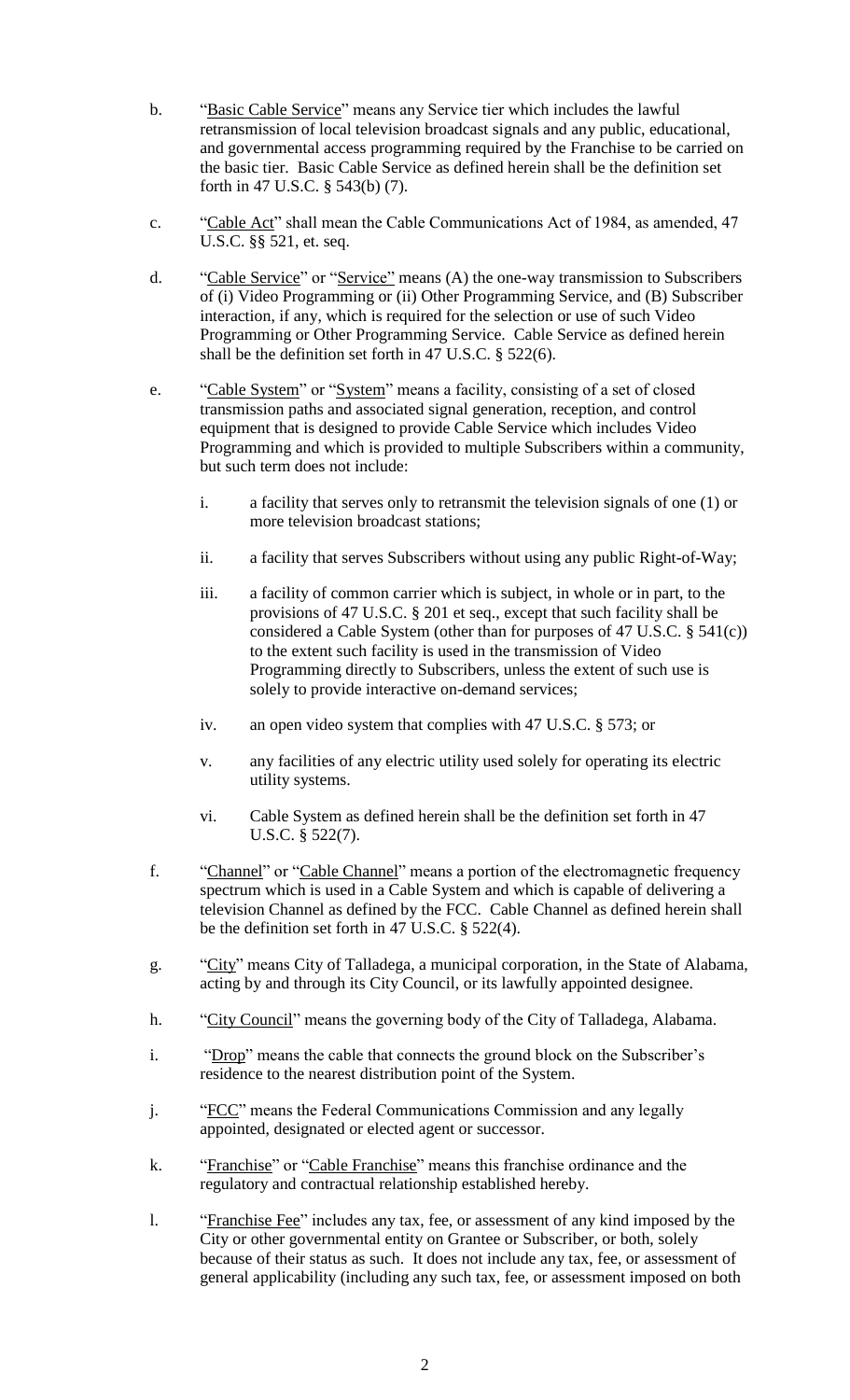utilities and cable operators or their services but not including a tax, fee, or assessment which is unduly discriminatory against cable operators or cable Subscribers); capital costs which are required by the Franchise to be incurred by Grantee for public, educational, or governmental access facilities; requirements or charges incidental to the awarding or enforcing of the Franchise, including payments for bonds, security funds, letters of credit, insurance, indemnification, penalties, or liquidated damages; or any fee imposed under Title 17 of the United States Code. Franchise Fee defined herein shall be the definition set forth in 47 U.S.C. § 542(g).

- m. "Grantee" is Spectrum Southeast, L.L.C., its lawful successors, transferees or assignees.
- n. "Gross Revenue" means any and all revenue derived by Grantee from the operation of its Cable System to provide Cable Service within the City including, but not limited to, 1) all Cable Service fees, 2) Franchise Fees, 3) late fees and, 4) Installation and reconnection fees, 5) upgrade and downgrade fees, 6) local, state and national advertising revenue, 7) home shopping commissions, 8) equipment rental fees, and 9) written or electronic Channel guide revenue. The term "Gross Revenue" shall not include launch fees, bad debts or any taxes or fees on Services furnished by Grantee imposed upon Subscribers by any municipality, state or other governmental unit, credits, refunds and any amounts collected from Subscribers for deposits. City and Grantee acknowledge and agree that Grantee will maintain its books and records in accordance with generally accepted accounting principles (GAAP).
- o. "Installation" means any connection of the System from distribution cable to the point of connection including Standard Installations and custom Installations with the Subscriber Converter or other terminal equipment.
- p. "Normal Business Hours" means those hours during which most similar businesses in City are open to serve customers. In all cases, "Normal Business Hours" must include some evening hours, at least one (1) night per week and/or some weekend hours. Normal Business Hours as defined herein shall be the definition set forth in 47 C.F.R. § 76.309.
- q. "Normal Operating Conditions" means those Service conditions which are within the control of Grantee. Those conditions which are not within the control of Grantee include, but are not limited to, natural disasters, civil disturbances, power outages, telephone network outages, and severe or unusual weather conditions. Those conditions which are ordinarily within the control of Grantee include, but are not limited to, special promotions, pay-per-view events, rate increases, regular peak or seasonal demand periods, and maintenance or upgrade of the Cable System. Normal Operating Conditions as defined herein shall be the definition set forth in 47 C.F.R. § 76.309.
- r. "Other Programming Service" means information that a cable operator makes available to all Subscribers generally. Other Programming Services as defined herein shall be the definition set forth in 47 U.S.C. § 522 (14).
- s. "Person" is any person, firm, partnership, association, corporation, company, limited liability entity or other legal entity.
- t. "Right-of-Way" or "Rights-of-Way" means the area on, below, or above any real property in City in which the City has an interest including, but not limited to any street, road, highway, alley, sidewalk, parkway, utility easements or any other place, area, or real property owned by or under the control of City which are dedicated for compatible use.
- u. "Right-of-Way Ordinance" means any ordinance or other applicable code requirements regarding regulation, management and use of Rights-of-Way in City, including registration and permitting requirements.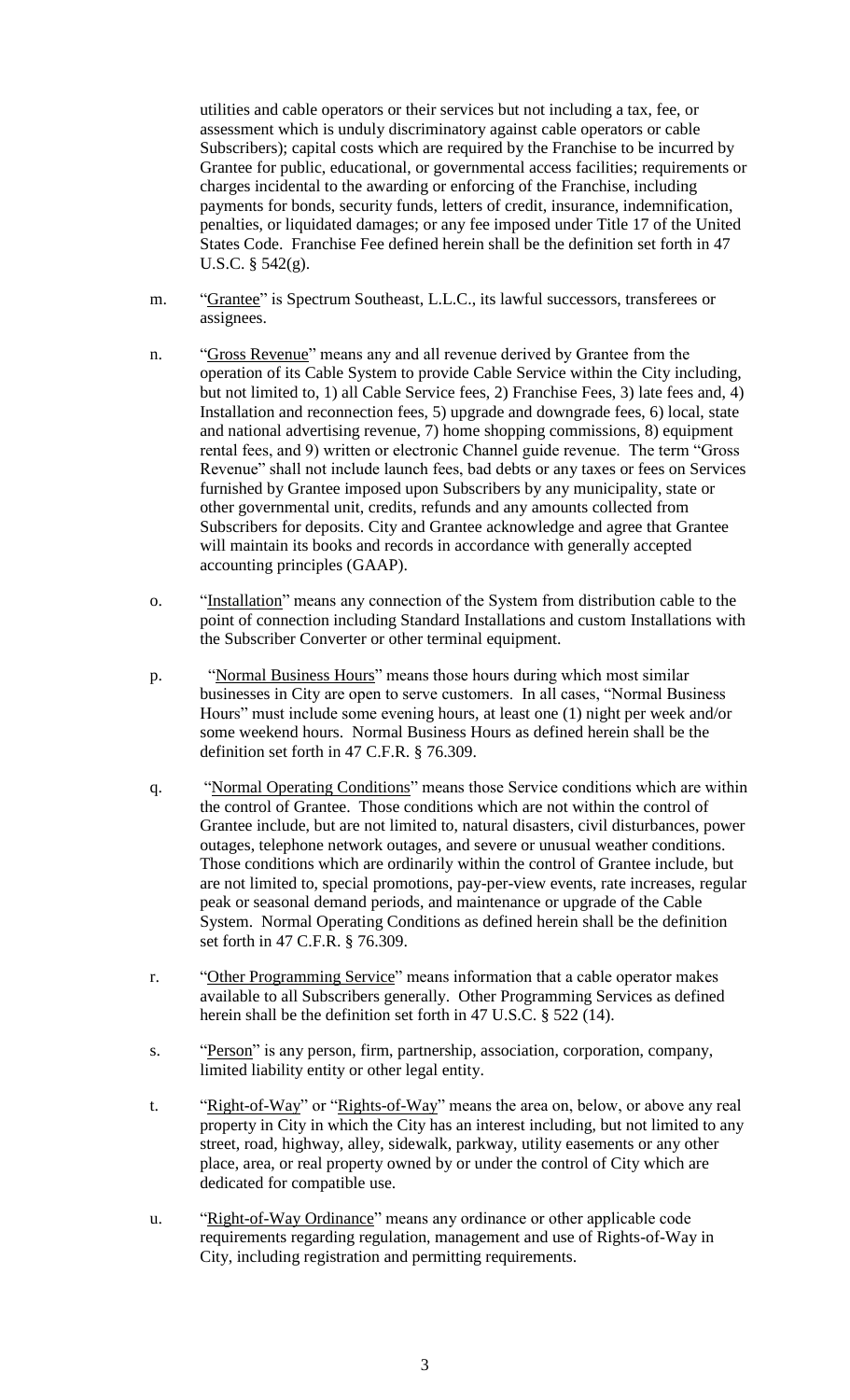- v. "Service Area" or "Franchise Area" means the entire geographic area within the City as it is now constituted or may in the future be constituted.
- w. "Service Interruption" means the loss of picture or sound on one (1) or more Cable Channels. Service Interruption as defined herein shall be the definition set forth in 47 C.F.R. § 76.309.
- x. "Standard Installation" means any residential Installation which can be completed using an aerial Drop of one hundred twenty-five (125) feet or less.
- y. "Subscriber" means any Person who receives broadcast programming distributed by a Cable System and does not further distribute it. Subscriber as defined herein shall be the definition set forth in 47 C.F.R. § 76.5(ee).
- z. "Video Programming" means programming provided by, or generally considered comparable to programming provided by, a television broadcast station. Video Programming as defined herein shall be the definition set forth in 47 U.S.C.  $$522(20).$

## **SECTION 2. GRANT OF AUTHORITY AND GENERAL PROVISIONS**

- 1. Grant of Franchise. This Franchise is granted pursuant to the terms and conditions contained herein.
- 2. Grant of Nonexclusive Authority.
	- a. The Grantee shall have the right and privilege, subject to the permitting and other lawful requirements of City ordinance, rule or procedure, to construct, erect, and maintain, in, upon, along, across, above, over and under the Rights-of-Way in City a Cable System and shall have the right and privilege to provide Cable Service under the Franchise Agreement. The System constructed and maintained by Grantee or its agents shall not interfere with other uses of the Rights-of-Way. Grantee shall make use of existing poles and other above and below ground facilities available to Grantee to the extent it is technically and economically feasible to do so.
	- b. Notwithstanding the above grant to use Rights-of-Way, no Right-of-Way shall be used by Grantee if City determines, in its sole discretion, that such use is inconsistent with the terms, conditions, or provisions by which such Right-of-Way was created or dedicated, or with the present use of the Right-of-Way.
	- c. This Franchise shall be nonexclusive, and City reserves the right to grant use of said Rights-of-Way to any Person at any time during the period of this Franchise for the provision of Cable Service.
	- d. If any other wireline provider of cable services or video services (without regard to the technology used to deliver such services) is lawfully authorized by the Grantor to provide such services using facilities located wholly or partly in the public rightsof-way of the Grantor, the Grantor shall within thirty (30) days of a written request from Grantee, modify this Franchise to insure that the obligations applicable to Grantee are no more burdensome than those imposed on the new competing provider, as determined in City's sole discretion. If the Grantor fails to make modifications consistent with this requirement, Grantee shall have the right to seek judicial review to mandate Grantor amend the franchise to ensure competitive equity between similarly situated competitive providers.
- 3. Franchise Term. This Franchise shall be in effect for a period of ten (10) years from the date of execution by City, unless sooner renewed, revoked or terminated as herein provided.
- 4. Previous Franchises. Upon acceptance by Grantee as required by Section 11.2 herein, this Franchise shall supersede and replace any previous ordinance or other authorization granting a franchise to Grantee.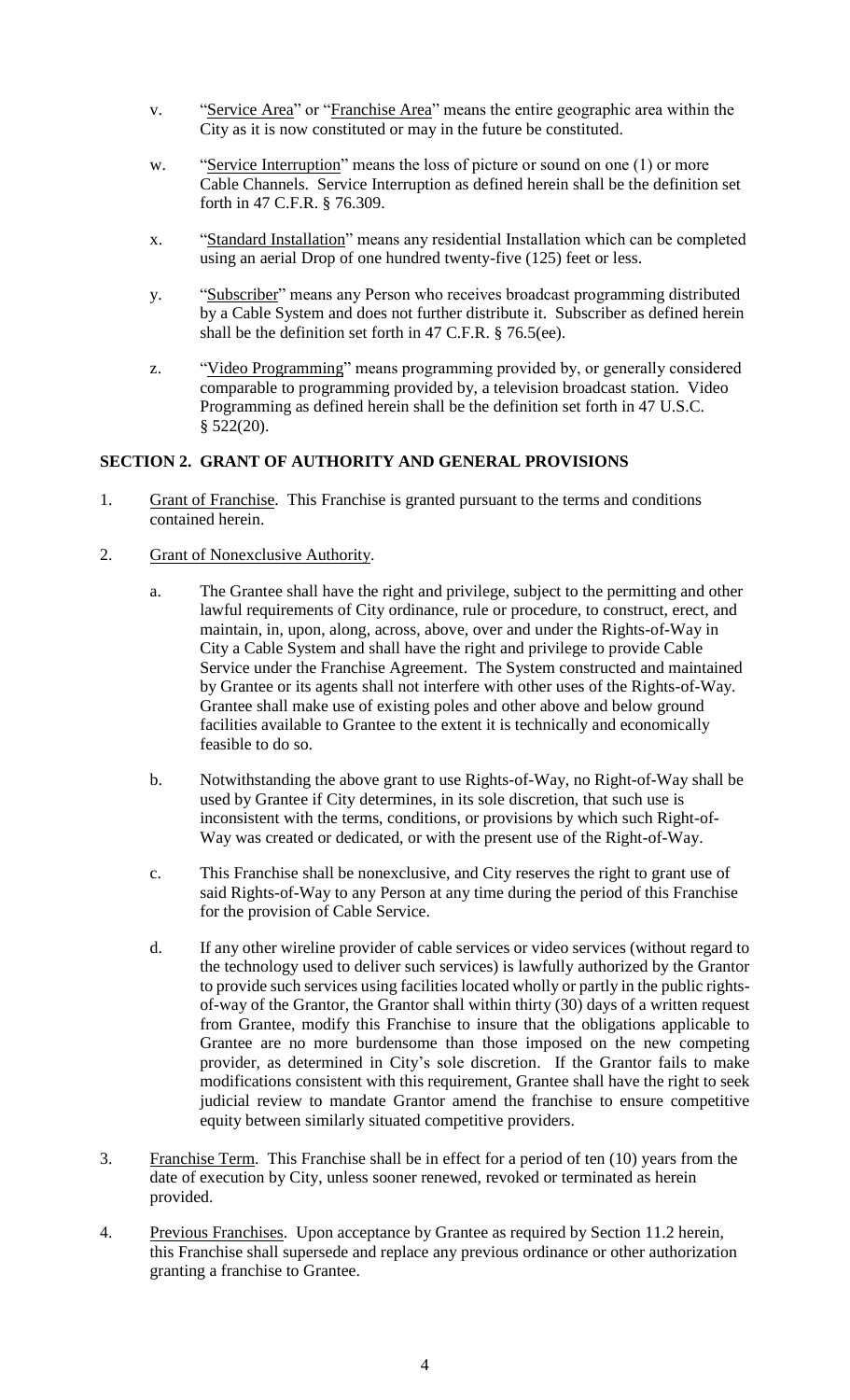- 5. Compliance with Applicable Laws, Resolutions and Ordinances.
	- a. The terms of this Franchise shall define the contractual rights and obligations of Grantee with respect to the provision of Cable Service and operation of the System in City. However, Grantee shall at all times during the term of this Franchise be subject to all lawful exercise of the police power, of the City. This Franchise may also be modified or amended with the mutual written consent of City and Grantee as provided in Section 10.3 herein.
	- b. Grantor shall at all times be subject to and comply with all Applicable Laws with respect to this Franchise.
	- c. Grantee shall comply with the terms of any City ordinance or regulation of general applicability which addresses usage of the Rights-of-Way within City, provided that it does not discriminate between different users of the Rights-of-Way.
	- d. In the event of any conflict between this Franchise and any City ordinance or regulation which addresses usage of the Rights-of-Way, the terms of this Franchise shall govern, provided however Grantee shall at all times comply with City ordinances of general applicability promulgated by the City in accordance with its police powers.
- 6. Written Notice. All notices, reports, or demands required to be given in writing under this Franchise shall be sent via registered or certified mail or shall be deemed to be given when delivered personally to any officer of Grantee or City Clerk or forty-eight (48) hours after it is deposited in the United States mail in a sealed envelope, postage prepaid thereon, addressed to the party to whom notice is being given, as follows:

| If to City:    | City of Talladega<br>City Manager<br>P.O. Box 498<br>Talladega, Alabama 35161                                                              |
|----------------|--------------------------------------------------------------------------------------------------------------------------------------------|
| If to Grantee: | <b>Charter communications</b><br>Attn: Government Relations Director<br>3000 Riverchase Galleria<br>Suite 610<br>Birmingham, Georgia 35244 |

With nonbinding courtesy copies to:

 Charter communications Attn: VP of Government Affairs 12405 Powerscourt Drive St. Louis, MO 63131

Charter Communications Attn: Franchise/Government Relations 2 Digital Place Simpsonville, SC 29681

Such addresses may be changed by either party upon notice to the other party given as provided in this section.

# **SECTION 3. CONSTRUCTION STANDARDS**

- 1. Registration, Permits, Construction Codes, and Cooperation.
	- a. Grantee shall comply with the construction requirements of local, state and federal laws.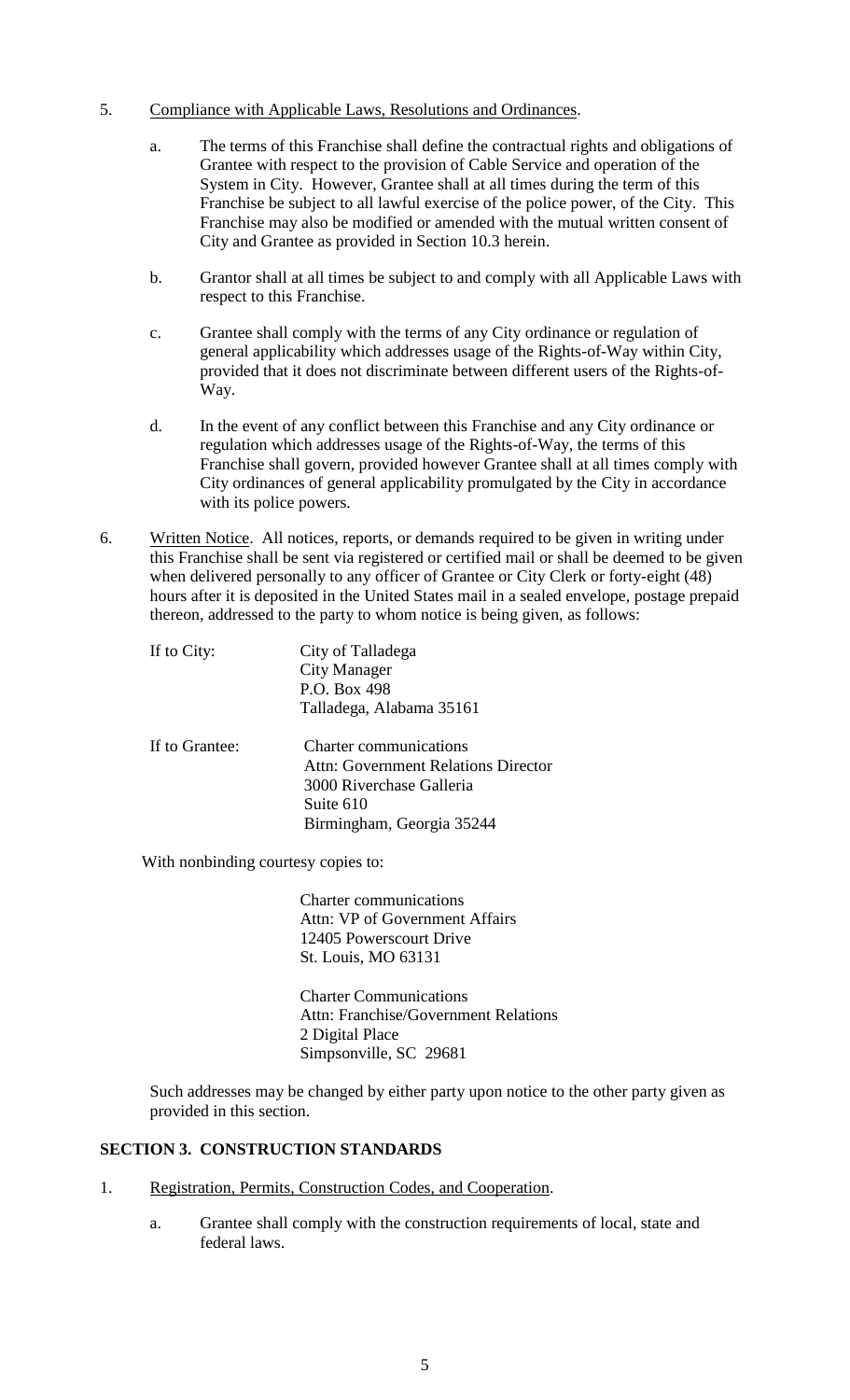- b. Grantee agrees to obtain a permit as required by City prior to removing, abandoning, relocating or reconstructing, if necessary, any portion of its facilities. Notwithstanding the foregoing, City understands and acknowledges there may be instances when Grantee is required to make repairs, in compliance with federal or state laws, that are of an emergency nature. Grantee will notify City prior to such repairs, if practicable, and will obtain the necessary permits in a reasonable time after notification to City.
- c. City may issue reasonable policy guidelines to all grantees to establish procedures for determining how to control issuance of engineering permits to multiple grantees for the use of the same Rights-of-Way for their facilities. Grantee shall cooperate with City in establishing such policy and comply, to the extent technically feasible, with the procedures established by the City Manager or his or her designee to coordinate the issuance of multiple engineering permits in the same Right-of-Way segments.
- d. Failure to obtain permits or comply with permit requirements shall subject Grantee to all enforcement remedies available to City under Applicable Laws or this Franchise.
- e. Grantee shall have the opportunity to meet with developers and be present at preconstruction meetings to ensure that the newly constructed Cable System facilities are installed in new developments, within the City where extension of service is economically feasible at Grantee's discretion, in a timely manner upon written notification of such meetings to the Grantee.
- f. If requested by the City, Grantee shall meet with the City within 90 days to hold an annual meeting with City to coordinate construction plans of both parties for the upcoming year.

g. Subject to Applicable Laws, when City uses its prior superior right to the Rightsof-Way and public ways, Grantee shall move its property that is located in the Rights-of-Way and public ways, at its own cost, to such a location as City directs. Grantee's System construction shall at all times comply with Applicable Laws, which City agrees shall be applied on a nondiscriminatory basis. Nothing in this Franchise shall be construed to prevent City from constructing, maintaining, repairing or relocating sewers; grading, paving, maintaining, repairing, relocating and/or altering any Right-of-Way; constructing, laying down, repairing, maintaining or relocating any water mains; or constructing, maintaining, relocating, or repairing any sidewalk or other public work.

- 2. Minimum Interference.
	- a. Grantee shall use commercially reasonable efforts to give reasonable prior notice to any adjacent private property owners who will be negatively affected or impacted by Grantee's work in the Rights-of-Way.
	- b. All transmission and distribution structures, lines and equipment erected by Grantee shall be located so as to cause minimum interference with the unencumbered use of Rights-of-Way and other public places and minimum interference with the rights and reasonable convenience of property owners who adjoin any of the Rights-of-Way and public places.
- 3. Disturbance or damage. Any and all Rights-of-Way, or public or private property, which are disturbed or damaged during the construction, repair, replacement, relocation, operation, maintenance, expansion, extension or reconstruction of the System shall be promptly and fully restored by Grantee, at its expense, to a condition as good as that prevailing prior to Grantee's work, as determined by City. If Grantee shall fail to promptly perform the restoration required herein, after written request of City and a thirty (30) day opportunity to satisfy that request, City shall have the right to put the Rights-of-Way back into condition as good as that prevailing prior to Grantee's work. In the event City determines that Grantee is responsible for such disturbance or damage, Grantee shall be obligated to fully reimburse City for such restoration within thirty (30) days after its receipt of City's invoice thereof.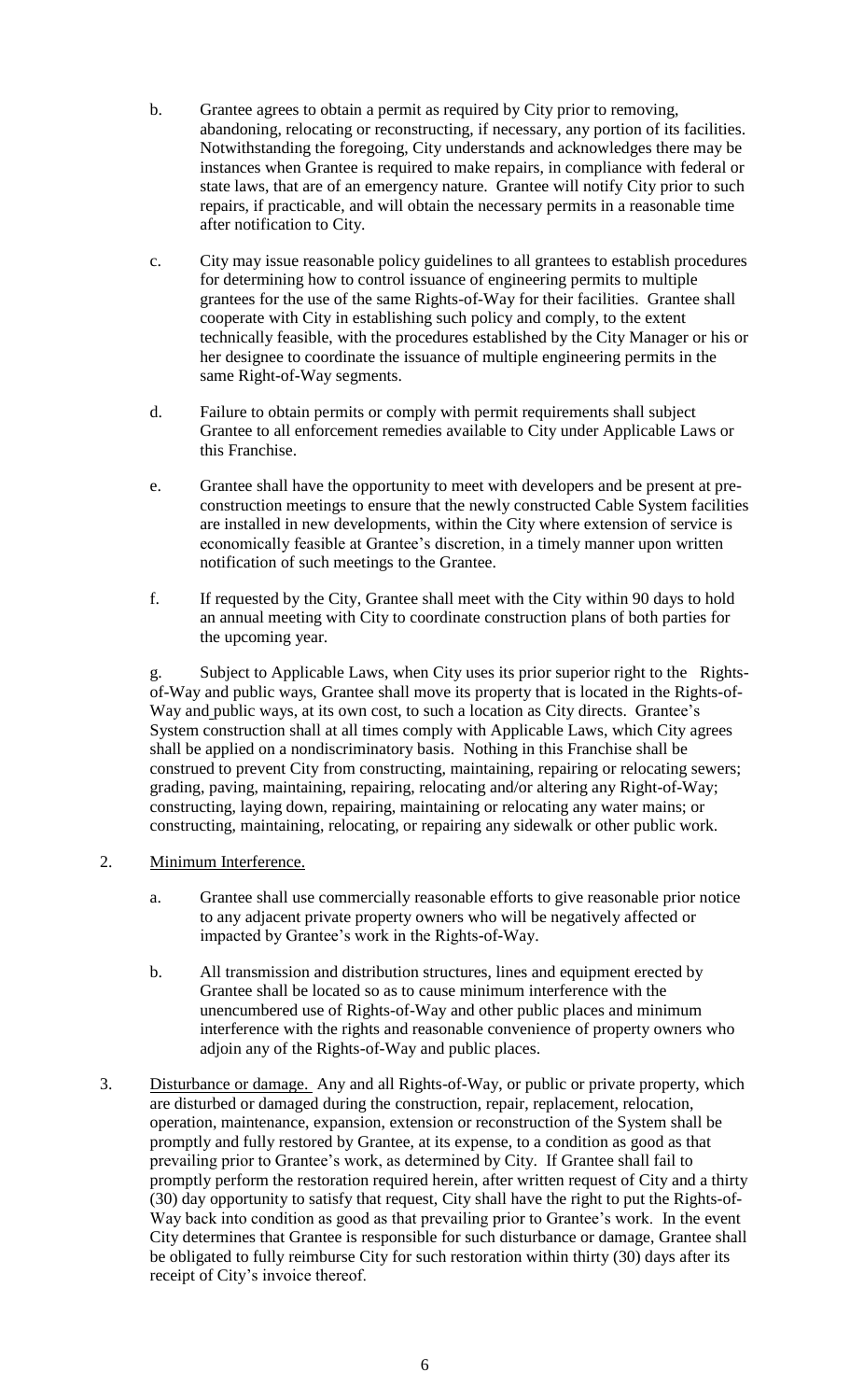## 4. Temporary Relocation.

- a. At any time during the period of the Franchise, Grantee shall, at its own expense, protect, support, temporarily disconnect, relocate or remove any of its property when, in the opinion of City, (i) the same is required by reason of traffic conditions, public safety, Rights-of-Way vacation, freeway or Rights-of-Way construction, alteration to or establishment of any Rights-of-Way or any facility within the Rights-of-Way, sidewalk, or other public place, including but not limited to, installation of sewers, drains, waterlines, power lines, traffic signal lines or transportation facilities; or (ii) a City project or activity makes disconnection, removal, or relocation necessary or less expensive for City.
- b. Grantee shall, on request of any Person holding a permit to move a building, temporarily raise or lower its wires to permit the movement of such buildings. The expense of such temporary removal or raising or lowering of wires shall be paid by the Person requesting the same, and Grantee shall have the authority to require such payment in advance. Grantee shall be given not less than ten (10) days advance notice to arrange such temporary wire alterations.
- 5. Emergency. Whenever, in case of fire or other emergency, it becomes necessary in the judgment of the City Manager, police chief, fire chief, or their delegates, to remove or damage any of Grantee's facilities, no charge shall be made by Grantee against City for restoration, repair or damages. Grantor is aware that the communication facilities of the Grantee can and does transport emergency required communications such as phone and internet life monitoring services if a representative of the Grantor disconnects or damages the facilities of the Grantee,
- 6. Tree Trimming. Grantee shall comply with all applicable provisions of the Code of Ordinances of the City regarding the trimming of any tress on public property or in the Rights-of-Way.
- 7. Protection of facilities. Nothing contained in this section shall relieve any Person from liability arising out of the failure to exercise reasonable care to avoid damaging Grantee's facilities while performing any work connected with grading, regarding or changing the line of any Rights-of-Way or public place or the construction or reconstruction of any sewer or water system.
- 8. Installation records. Grantee shall keep accurate Installation records of the location of all facilities in the Rights-of-Way and public ways and, upon written request of City, will make them available for viewing to City at Grantee's office or in a mutually agreed upon location.
- 9. Locating facilities.
	- a. If, during the design process for public improvements, City discovers a potential conflict with proposed construction, Grantee shall either: (a) locate and, if necessary, expose its facilities in conflict or (b) use a location service under contract with City to locate or expose its facilities. Grantee is obligated to furnish the location information in a timely manner, but in no case longer than thirty (30) days.
	- b. City reserves the prior and superior right to lay, construct, erect, install, use, operate, repair, replace, remove, relocate, regrade, widen, realign, or maintain any Rights-of-Way and public ways, aerial, surface, or subsurface improvement, including but not limited to water mains, traffic control conduits, cable and devices, sanitary or storm sewers, subways, tunnels, bridges, viaducts, or any other public construction within the Rights-of-Way of City limits.
- 10. Relocation delays.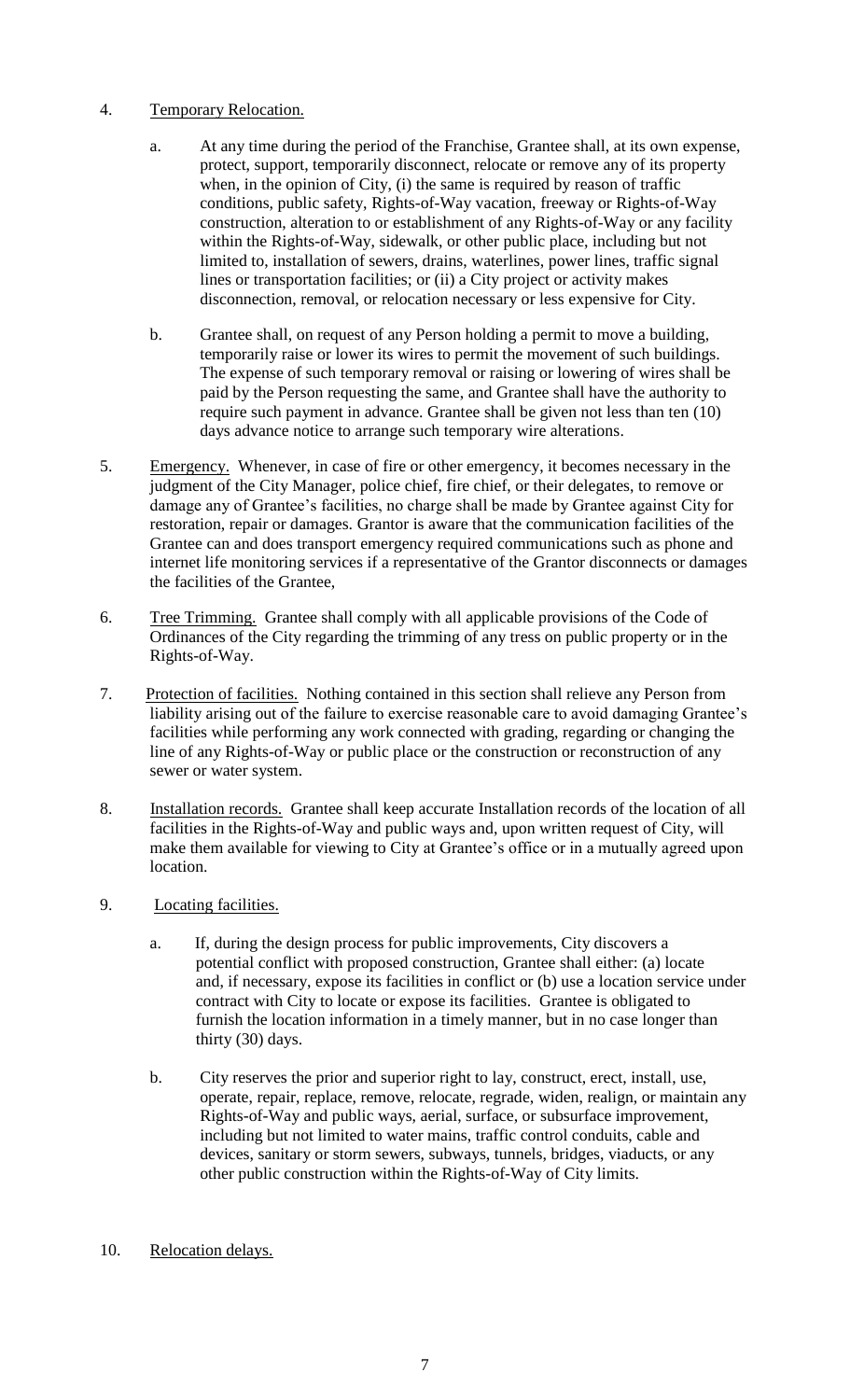In cases where the City undertakes work in the Right-of-Way, the Grantee shall, upon reasonable notice from City, relocate its facilities as reasonably necessary to accommodate the City's work. The Grantee must promptly provide notice to City of any potential delay involving relocation of Grantee's facilities. If Grantee's relocation effort so delays construction of a public project causing City to be liable for delay damages, Grantee shall reimburse City for those damages attributable to the delay created by Grantee, however payment by Grantee shall in no way limit Grantee's right, if any, to seek reimbursement for such costs from any third party. All of Grantee's relocation work shall be done in strict compliance with the rules, regulations and ordinances of the City and any applicable state and federal laws.

# 11. Interference with City Facilities.

The Installation, use and maintenance of the Grantee's facilities within the Rights-of-Way and public ways authorized herein shall be in such a manner as not to interfere with the placement, construction, use and maintenance of its Rights-of-Way and public ways, Rights-of-Way lighting, water pipes, drains, sewers, traffic signal systems or other systems that have been installed, maintained, used or authorized by City.

### 12. Safety Requirements.

- a. Grantee shall at all times employ ordinary and reasonable care and shall install and maintain in use nothing less than commonly accepted methods and devices for preventing failures and accidents which are likely to cause damage or injuries.
- b. Grantee shall install and maintain its System and other equipment in accordance with City's codes and the requirements of the National Electric Safety Code and all other applicable FCC, state and local regulations, and in such manner that they will not interfere with City communications technology related to health, safety and welfare of the residents.
- c. Cable System structures, and lines, equipment and connections in, over, under and upon the Rights-of-Way of City, wherever situated or located, shall at all times be kept and maintained in good condition, order, and repair so that the same shall not menace or endanger the life or property of City or any Person.

# **SECTION 4. DESIGN PROVISIONS**

- 1. System Upgrade/Construction: Minimum Channel Capacity.
	- a. Grantee shall operate and maintain for the term of this Franchise a System providing a minimum of 100 Channels.
	- b. All final programming decisions remain the discretion of Grantee in accordance with this Franchise and pursuant to 47 U.S.C. §§ 531, 542 and 545.
- 2. System Construction**.** All transmission lines, equipment and structures shall be so installed and located as to cause minimum interference with the rights and reasonable convenience of property owners and at all times shall be kept and maintained in a safe, adequate and substantial condition, and in good order and repair. The Grantee shall, at all times, employ ordinary care and use commonly accepted methods and devices for preventing failures and accidents which are likely to cause damage, injuries, or nuisances to the public. Suitable barricades, flags, lights, flares or other devices shall be used at such times and places as are reasonably required for the safety of all members of the public. Any poles or other fixtures placed in any public way by the Grantee shall be placed in such a manner as not to interfere with the usual travel on such public way.
- 3. Interruption of Service. Grantee shall interrupt Service only for good cause and for the shortest time possible. Such interruption shall occur during periods of minimum use of the System. If Service is interrupted for a total period of more than twenty-four (24) continuous hours in any thirty (30) day period, Subscribers shall be credited pro rata for such interruption.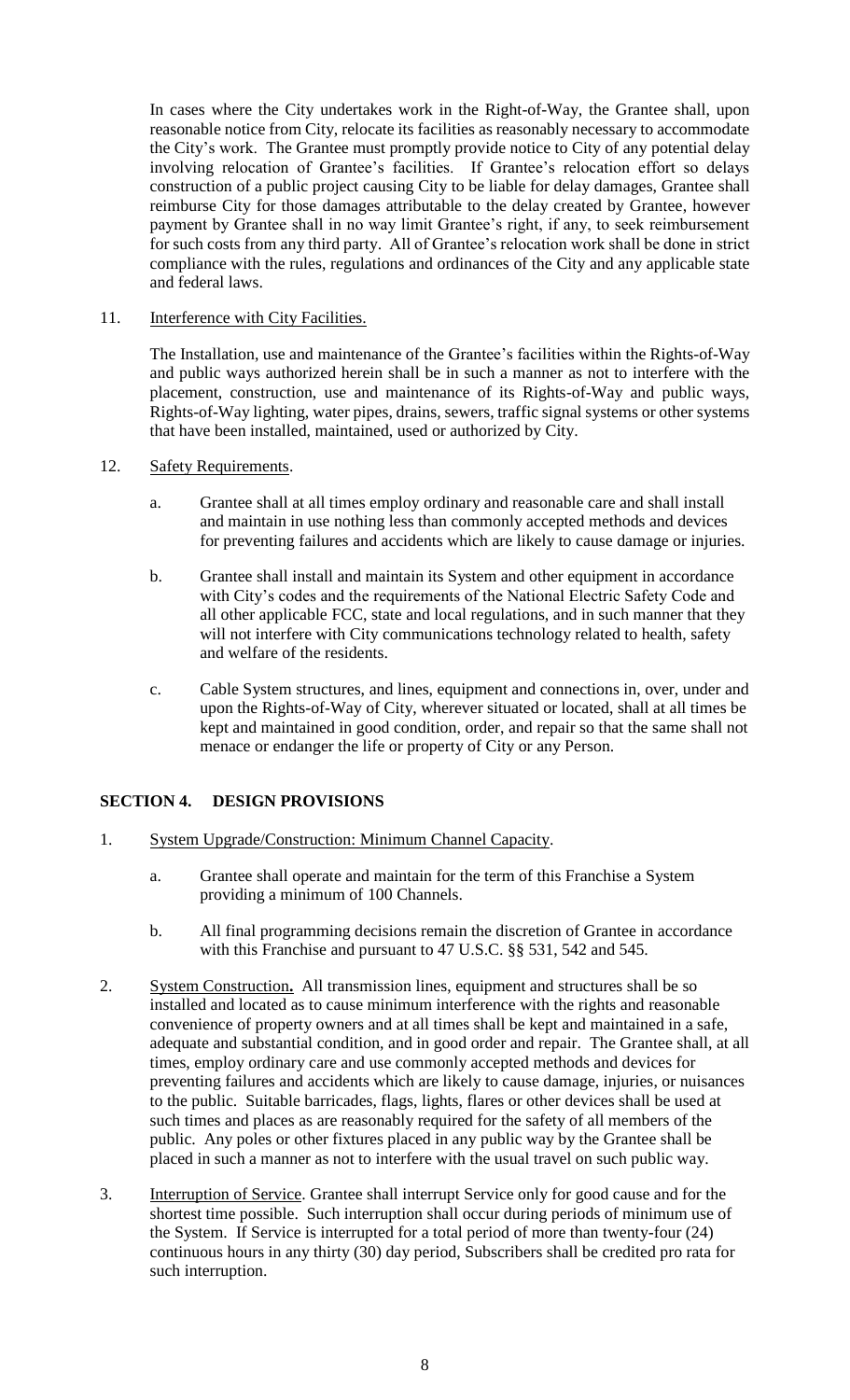- 4. Emergency Alert Capability. Grantee shall at all times comply with the Emergency Alert System standards pursuant to Title 47, Section 11, Subparts A-E of the Code of Federal Regulations, as may be amended or modified from time to time.
- 5. Technical Standards. The technical standards used in the operation of the System shall comply, at minimum, with the technical standards promulgated by the FCC relating to Cable Systems pursuant to Title 47, Section 76, Subpart K of the Code of Federal Regulations, as may be amended or modified from time to time, which regulations are expressly incorporated herein by reference.
- 6. Special Testing.
	- a. City shall have the right to observe technical tests of the System requested by the City and performed by Grantee during reasonable times and in a manner which does not unreasonably interfere with normal business operations of Grantee or the System in order to determine whether or not Grantee is in compliance with the terms hereof and all Applicable laws, rules and regulations. Demand for such special tests may be made on the basis of complaints received or other evidence indicating an unresolved controversy or noncompliance or for routine verification of Grantee's compliance with FCC technical standards
	- b. Before ordering such test, Grantee shall be afforded thirty (30) days advance written notice. City shall meet with Grantee prior to requiring special tests to discuss the need for such and, if possible, visually inspect those locations which may be the focus of concern. If, after such meetings and inspections, City wishes to require special tests and the thirty (30) days have elapsed, the tests shall be conducted by Grantee at Grantee's expense and may be observed by a qualified engineer selected by the City. Grantee shall participate and cooperate in such testing and shall not assess City additional fees or costs associated with time or labor Grantee may incur as a result of its participation in such testing. Grantee's employees will be the only persons allowed to manipulate the plant facility for testing.
- 7. FCC Reports. The results of any tests required to be filed by Grantee with the FCC shall upon request of City also be filed with City or its designee within ten (10) days of the date of request.
- 8. Annexation. Upon the annexation of any additional land area by the City, if the annexed area is not currently served by a cable operator it will be subject to the other provisions of this Section 4. If the annexed area is served by a cable operator, Grantee has the option to extend its Cable System to the newly annexed area if Grantee determines that it is economically feasible to do so. Upon the annexation of any additional land area by the City, the annexed area shall be subject to all the terms of this Franchise upon sixty (60) days of written notification by the City to Grantee. A cable operator other than Grantee whose Cable System already passes homes in an annexed area shall not extend its Cable

System beyond those homes which it passes at the time the annexation occurs unless it otherwise obtains a franchise from the City. In the event the Grantor modifies the Service Area by annexation or any other means, the City shall provide at least sixty (60) days prior notice to the Grantee. The City shall also notify Grantee of all new street address assignments or changes within the Service Area. Said notice shall be in writing to the address set forth below by U.S. certified mail, return receipt requested. City shall provide detail and information, including address files and maps in sufficient detail and in an acceptable digital format, if feasible. Grantee shall begin to collect Franchise Fees from Subscribers in any annexed area within ninety (90) days of such notice and address information as described above. Grantee shall not be obligated to collect and remit Franchise Fees until such notice and information has been received by Grantee.

All notices provided under this subsection shall be delivered to the Grantee at the following addresses:

> Attn: Director of Government Relations Charter Communications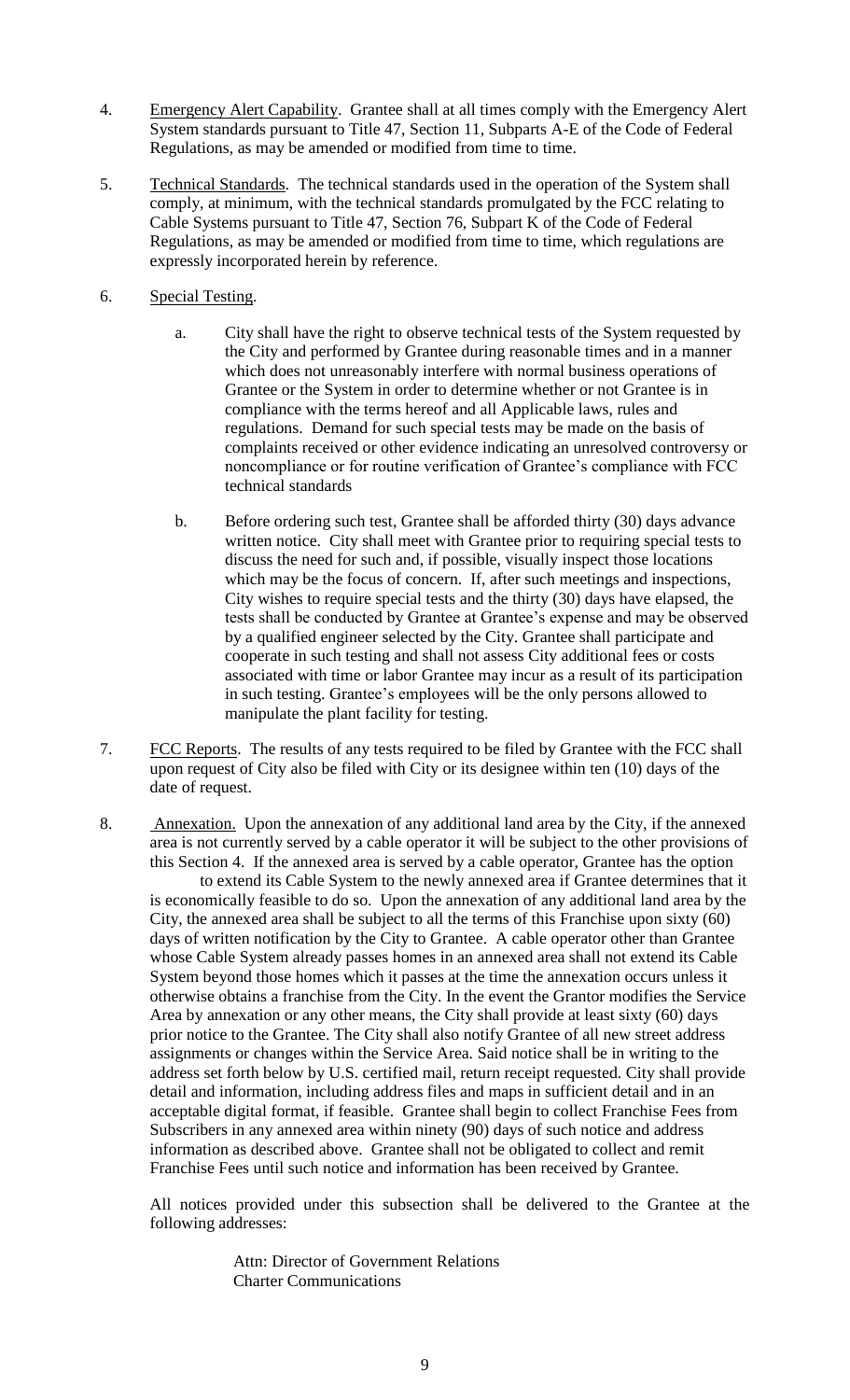1925 Breckenridge Plaza, #100 Duluth, GA 30096

With a courtesy copy to:

 Attn: Legal Department/Government Relations Charter Communications 13405 Powerscourt Drive St Louis, MO 63131

Grantee shall provide Grantor thirty (30) days written notice of address changes affecting this subsection pursuant to section 2, paragraph 7.

9. Service Area. The Grantee shall continue to provide Cable Service to all residences within the Service Area where Grantee currently provides Cable Service. Grantee shall have the right, but not the obligation, to extend the Cable System into any other portion of the Service Area, including annexed areas. Cable Service offered to Subscribers pursuant to this Franchise shall be conditioned upon Grantee having legal access to any such Subscriber's dwelling unit or other units wherein such Cable Service is provided.

### **SECTION 5. SERVICE PROVISIONS**

- 1. Non-Standard Installations. Grantee shall install and provide Cable Service to any Person requesting other than a Standard Installation provided that said Cable Service can meet FCC technical specifications and all payment and policy obligations are met. In such case, Grantee may charge for the incremental increase in material and labor costs incurred beyond the Standard Installation.
- 2. Sales Procedures. Grantee shall have the right to market door-to-door during reasonable hours consistent with local ordinances and regulation
- 3. Consumer Protection and Service Standards. The Grantee shall comply with the standards and requirements for customer service set forth below and shall comply with all applicable regulations relating to customer service obligations, including any amendments to 47 C.F.R. § 76.309 during the term of this Franchise.
	- a. Cable System office hours and telephone availability.
		- i. Grantee will maintain a local, toll-free or collect call telephone access line which will be available to its Subscribers twenty-four (24) hours a day, seven (7) days a week.
			- (1) Trained Grantee representatives will be available to respond to customer telephone inquiries during Normal Business Hours.
			- (2) After Normal Business Hours, the access line may be answered by a service or an automated response system, including an answering machine. Inquiries received after Normal Business Hours must be responded to by a trained Grantee representative on the next business day.
		- ii. Under Normal Operating Conditions, telephone answer time by a customer representative, including wait time, shall not exceed thirty (30) seconds when the connection is made. If the call needs to be transferred, transfer time shall not exceed thirty (30) seconds. These standards shall be met no less then ninety percent (90%) of the time under Normal Operating Conditions, measured on a quarterly basis.
		- iii. Grantee shall not be required to acquire equipment or perform surveys to measure compliance with the telephone answering standards above unless an historical record of complaints indicates a clear failure to comply.
		- iv. Under Normal Operating Conditions, the customer will receive a busy signal less than three percent (3%) of the time.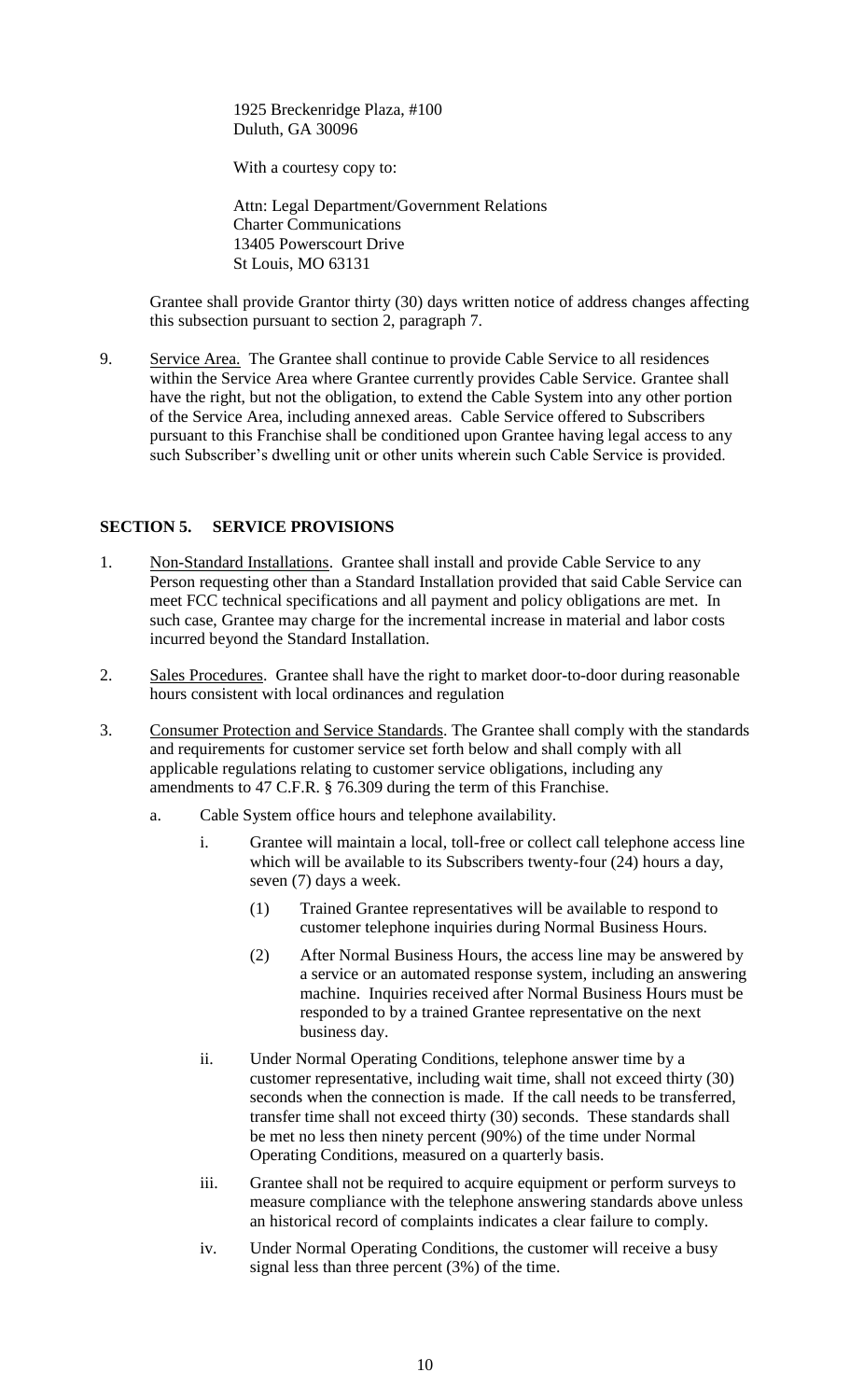- v. Customer service center and bill payment locations will be open at least during Normal Business Hours and will be conveniently located.
- b. Installations, Outages and Service Calls. Under Normal Operating Conditions, each of the following standards will be met no less than ninety-five percent (95%) of the time measured on a quarterly basis.
	- i. Standard Installations will be performed within seven (7) business days after an order has been placed. "Standard" Installations are those that are located up to one hundred twenty-five (125) feet from the connection point of the existing distribution system.
	- ii. Excluding conditions beyond the control of Grantee, Grantee will begin working on "Service Interruptions" promptly and in no event later than twenty-four (24) hours after the interruption becomes known. Grantee must begin actions to correct other Service problems the next business day after notification of the Service problem.
	- iii. The "appointment window" alternatives for Installations, Service calls, and other Installation activities will be either a specific time or, at maximum, a four (4) hour time block during Normal Business Hours. (Grantee may schedule Service calls and other Installation activities outside of Normal Business Hours for the express convenience of the customer.)
	- iv. Grantee may not cancel an appointment with a customer after the close of business on the business day prior to the scheduled appointment.
	- v. If Grantee's representative is running late for an appointment with a customer and will not be able to keep the appointment as scheduled, the customer will be contacted. The appointment will be rescheduled, as necessary, at a time which is convenient for the customer.
- c. Communications between Grantee and Subscribers.
	- i. Notifications to Subscribers:
		- (1) Grantee will provide written information on each of the following areas at the time of Installation of Service, at least annually to all Subscribers, and at any time upon request:
			- (a) Products and Services offered;
			- (b) Prices and options for programming Services and conditions of subscription to programming and other Services;
			- (c) Installation and Service maintenance policies;
			- (d) Instructions on how to use the Cable Service;
			- (e) Channel positions of programming carried on the System; and
			- (f) Billing and complaint procedures, including the address and telephone number of the nearest customer service center.
		- (2) Subscribers will be notified of any changes in rates, programming Services or Channel positions as soon as possible in writing. Notice must be given to Subscribers a minimum of thirty (30) days in advance of such changes if the change is within the control of the Grantee. In addition, the Grantee shall notify Subscribers thirty (30) days in advance of any significant changes in the other information required by Section 76.1602.
		- (3) In addition to the requirement of subparagraph (2) of this section regarding advance notification to Subscribers of any changes in rates, programming services or Channel positions, Grantee shall give thirty (30) days written notice to both Subscribers and the City before implementing any rate or Service change. Such notice shall state the precise amount of any rate change and briefly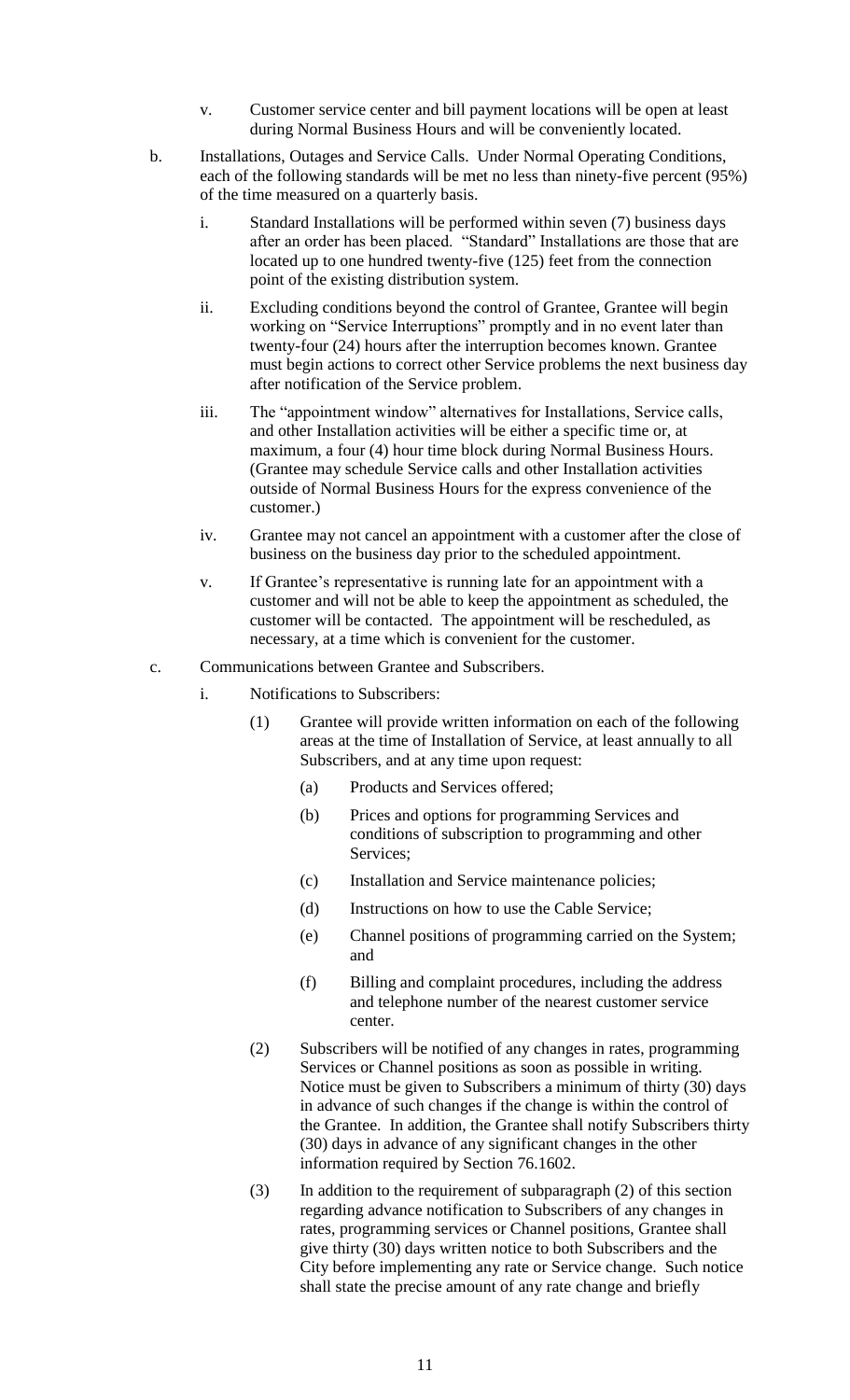explain in readily understandable fashion the cause of the rate change (e.g., inflation, change in external costs or the addition/deletion of Channels). When the change involves the deletion of Channels, each Channel deleted must be separately identified. For purposes of the carriage of digital broadcast signals, the Grantee need only identify for Subscribers, the television signal location and not whether that signal may be multiplexed during certain day parts.

- (4) To the extent Grantee is required to provide notice of Service and rate changes to Subscribers, the Grantee may provide such notice using any reasonable written means at its sole discretion.
- (5) Notwithstanding any other provision of this section, Grantee shall not be required to provide prior notice of any rate change that is the result of a regulatory fee, Franchise Fee, or any other fee, tax, assessment, or charge of any kind imposed by any federal agency, state, or City on the transaction between the Grantee and the Subscriber.
- ii. Billing:
	- (1) Consistent with 47 C.F.R. § 76.1619, bills will be clear, concise and understandable. Bills must be fully itemized, with itemizations including, but not limited to, Basic Cable Service and premium Service charges and equipment charges. Bills will also clearly delineate all activity during the billing period, including optional charges, rebates and credits.
	- (2) In case of a billing dispute, the Grantee must respond to a written complaint from a Subscriber within thirty (30) days.
- iii. Refunds: Refund checks will be issued promptly, but no later than either:
	- (1) The Subscriber's next billing cycle following resolution of the request or thirty (30) days, whichever is earlier, or
	- (2) The return of the equipment supplied by Grantee if Service is terminated.
- iv. Credits: Credits for Service will be issued no later than the Subscriber's next billing cycle following the determination that a credit is warranted.
- 4. Subscriber Contracts. Upon request, Grantee shall file with City any standard form residential Subscriber contract utilized by Grantee. If no such written contract exists, upon request, Grantee shall file with the City a document completely and concisely stating the length and terms of the Subscriber contract offered to customers. The length and terms of any Subscriber contract(s) shall be available for public inspection during Normal Business Hours. A list of Grantee's current Subscriber rates and charges for Cable Service is maintained in Grantee's public file, and upon request, shall be available for public inspection. A copy of Grantee's current rate card can be located at [http://www.charter.com/browse/content/rate-card-info.](http://www.charter.com/browse/content/rate-card-info) A copy of Grantee's current channel line-up for Talladega AL can be located at [http://www.charter.com/browse/tv](http://www.charter.com/browse/tv-service/tv#Channel-Lineup)[service/tv#Channel-Lineup](http://www.charter.com/browse/tv-service/tv#Channel-Lineup)
- 5. Refund Policy. If a Subscriber's Cable Service is interrupted or discontinued without cause, for twenty-four (24) or more consecutive hours, the Grantee shall, upon request by Subscriber, credit such Subscriber pro rata for such interruption. For this purpose, every month will be assumed to have thirty (30) days.
- 6. Late Fees. Grantee shall comply with all applicable state and federal laws with respect to any assessment, charge, cost, fee or sum, however characterized, that the Grantee imposes upon a Subscriber for late payment of a bill. The City reserves the right to enforce Grantee's compliance with all Applicable Laws to the maximum extent legally permissible.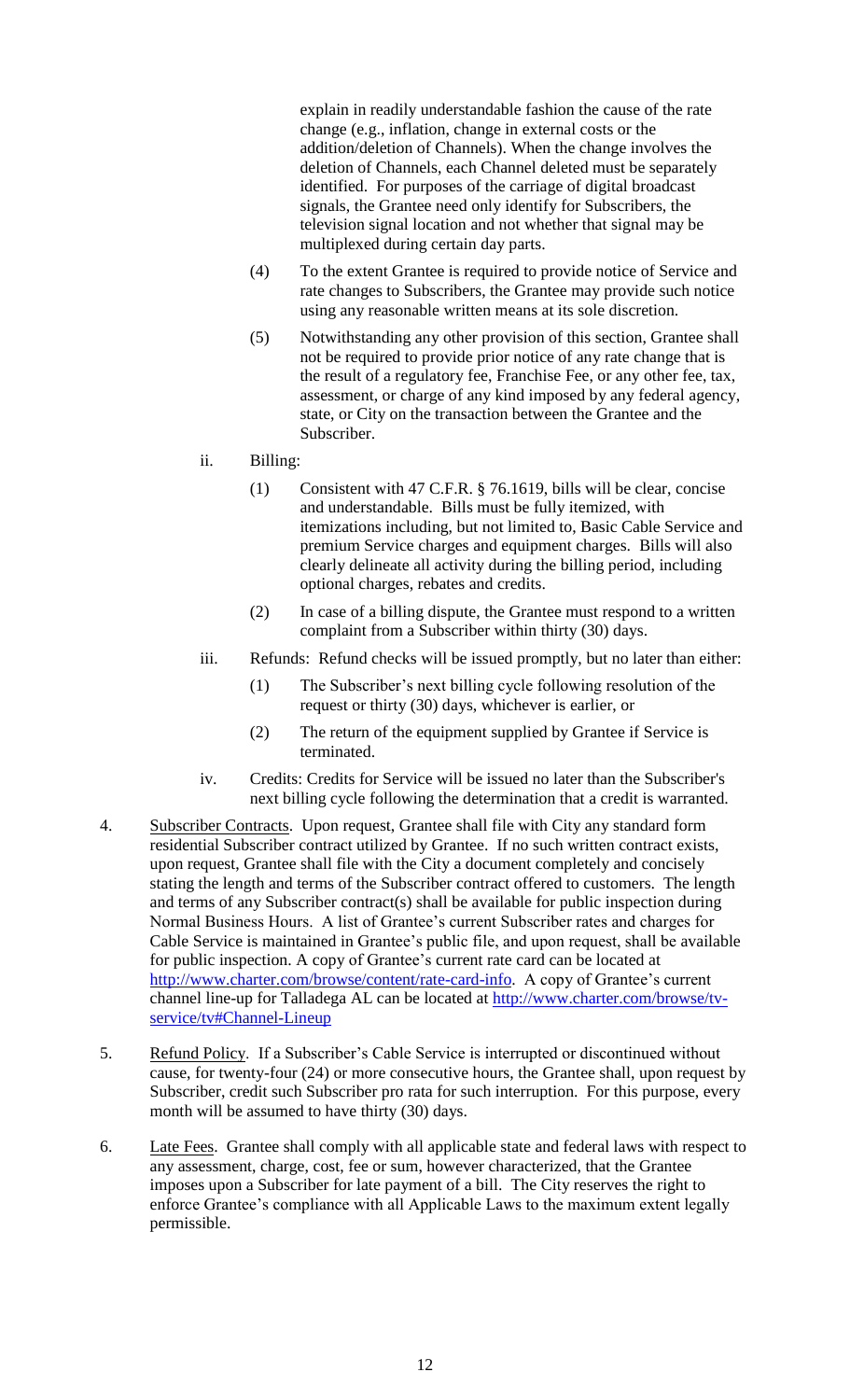# **SECTION 6. OPERATION AND ADMINISTRATION PROVISIONS**

- 1. Administration of Franchise. The City Manager or other designee shall have continuing regulatory jurisdiction and supervision over the System and the Grantee's operation under the Franchise; provided, however, that the City Council shall retain the sole authority to take enforcement action pursuant to this Franchise.
- 2. Franchise Fee.
	- a. During the term of the Franchise, Grantee shall pay quarterly to City a Franchise Fee in an amount equal to five percent (5%) of its quarterly Gross Revenues,
	- b. Any payments due under this provision shall be payable quarterly. The payment shall be made within forty-five (45) days of the end of each of Grantee's fiscal quarters together with a report showing the basis for the computation in form and substance substantially the same as Exhibit A attached hereto. In the event that a Franchise Fee payment or other sum due is not received by the City on or before the date due, or is underpaid, Grantee shall pay in addition to the payment, or sum due, interest from the due date at the state legal interest rate of 6% annually (Alabama Code § 8.8.1).
	- c. All amounts paid shall be subject to audit and recomputation by City for a period of six (6) years from the date of payment and acceptance of any payment shall not be construed as an accord that the amount paid is in fact the correct amount.
	- d. In the event the City should conduct a review of Grantee's books and records pursuant to Section 6.2c of this Franchise and such review indicates a Franchise Fee underpayment of seven percent (7%) or more during the entire period reviewed, the Grantee shall assume all reasonable documented costs of such audit, and pay same upon demand by the City.
- 3. Discounted Rates. For the purposes of this section, in the case of a Cable Service that may be bundled or integrated functionally with other services, capabilities, or applications, the Franchise Fee shall be applied only to the gross revenue, as defined in Section 1.2.n., attributable to Cable Service. Where Grantee bundles, integrates, ties, or combines Cable Services with non-video services creating a bundled package, so that subscribers pay a single fee for more than one class of service or receive a discount on Cable Services, gross revenues shall be determined based on an equal allocation of the package discount, that is, the total price of the individual classes of service at advertised rates compared to the package price, among all classes of service comprising the package. The fact that the Grantee offers a bundled package shall not be deemed a promotional activity. If the Grantee does not offer any component of the bundled package separately, the Grantee shall declare a stated retail value for each component based on reasonable comparable prices for the product or service for the purpose of determining Franchise Fees based on the package discount described above. For the purposes of determining gross revenue for bundled or integrated services, Grantee shall use the same method of determining revenues under generally accepted accounting principles.
- 4. Access to Records. The City shall have the right to inspect, upon reasonable notice and during Normal Business Hours, or require Grantee to provide within a reasonable time copies of any records maintained by Grantee which relate to System operations including specifically Grantee's accounting and financial records. The Grantee shall not be required to maintain any books and records for Franchise compliance purposes longer than required by applicable state statute of limitations, as may be amended form time to time, except for service complaints which shall be kept for one (1) year. City acknowledges that some of the records which may be provided by Grantee may be classified as confidential and therefore may subject Grantee to competitive disadvantage if made public. City shall therefore maintain the confidentiality of any and all records provided to it by Grantee which are not required to be made public pursuant to Applicable Laws. Grantee shall produce such books and records for City's inspection at any mutually agreed upon location within the City.
- 5. Reports to be Filed with City.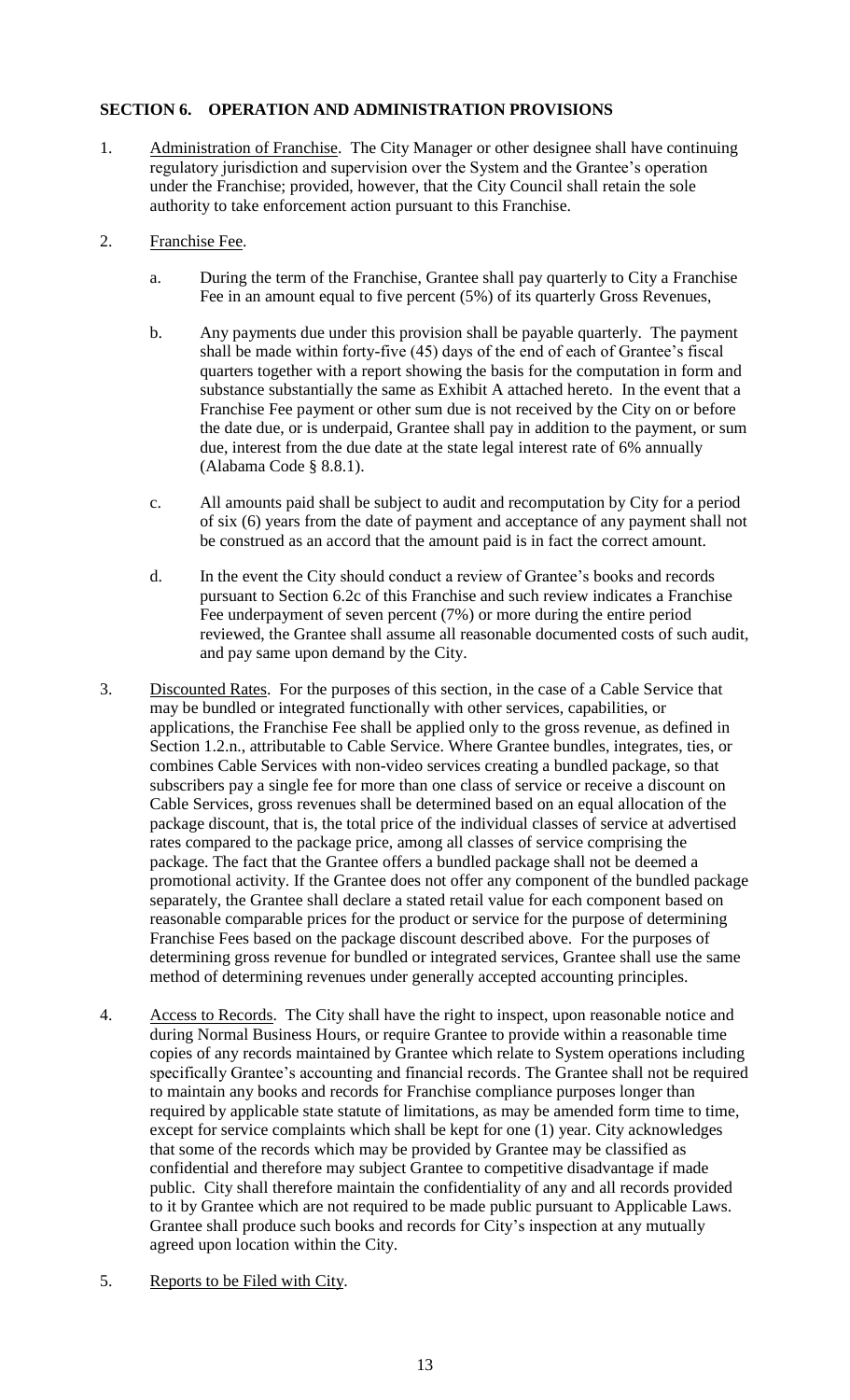- a. Grantee shall file with the City, at the time of payment of the Franchise Fee, a report of all Gross Revenues in form and substance as Exhibit B attached hereto.
- b. City and Grantee shall mutually agree, at the times and in the form prescribed, such other reasonable reports with respect to Grantee's operations pursuant to this Franchise.
- c. Upon reasonable notice by City, Grantee shall deliver its System maps and plats to City's office located at 203 South Street West, Talladega, AL 35161 or at a mutually agreed upon location, for viewing, however, for confidential and proprietary reasons, Grantee shall not be required to provide copies of its maps and plats to City.

### **SECTION 7. GENERAL FINANCIAL AND INSURANCE PROVISIONS**

- 1. Liability Insurance.
	- a. Grantee shall file with its acceptance of this Franchise, and at all times thereafter maintain in full force and effect at its sole expense, an occurrence-based comprehensive general liability insurance policy, including contractual liability coverage with standard insurance exclusions, in protection of City, its officers, elected officials, boards, commissions, agents and employees. The policy or policies shall name as additional insured the City, its officers, elected officials, boards, commissions, agents and employees. The Commercial General Liability shall be \$2,000,000 per occurrence for bodily injury, death or property damage and \$3,000,000 aggregate. The policy or policies of insurance shall be maintained by Grantee in full force and effect during the entire term of the Franchise and shall be issued by company licensed to do business in the State of Alabama with a rating by A.M. Best & Co. of not less than "A" upon the Effective Date of this Franchise or at the time a sale or transfer of ownership is approved by City. Grantee's insurance carriers shall endeavor to provide thirty (30) days prior written notice of policy cancellation to the City. Cancellation notice will be provided for any reason other than non-payment of premium and requires the City provide Grantee a valid contact name and e-mail address (with any changes to the contact name or e-mail address being the responsibility of the City)

# 2. Indemnification

- a. Grantee shall indemnify, defend and hold City, its officers, boards, commissions, agents and employees (collectively the "Indemnified Parties") harmless from and against any and all lawsuits, claims, causes or action, actions, liabilities, demands, damages, judgments, settlements, disability, losses, expenses (including attorney's fees and disbursements of counsel) and costs of any nature that any of the Indemnified Parties may at any time suffer, sustain or incur arising out of, based upon or in any way connected with the Grantee's operations, the exercise of the Franchise, the breach of Grantee of its obligations under this Franchise and/or the activities of Grantee, it subcontractors, employees and agents hereunder. Grantee shall be solely responsible for and shall indemnify, defend and hold the Indemnified Parties harmless from and against any and all matters relative to payment of Grantee's employees, including compliance with Social Security and withholdings. Grantee shall not be required to indemnify City for negligence or misconduct on the part of City or its officials, boards, commissions, agents, or employees.
- b. The indemnification obligations of Grantee set forth in this Franchise are not limited in any way by the amount or type of damages or compensation payable by or for Grantee under Workers' Compensation, disability or other employee benefit acts, acceptance of insurance certificates required under this Franchise or the terms, applicability or limitations of any insurance held by Grantee.
- c. City does not, and shall not, waive any rights against Grantee which it may have by reason of the indemnification provided for in this Franchise, because of the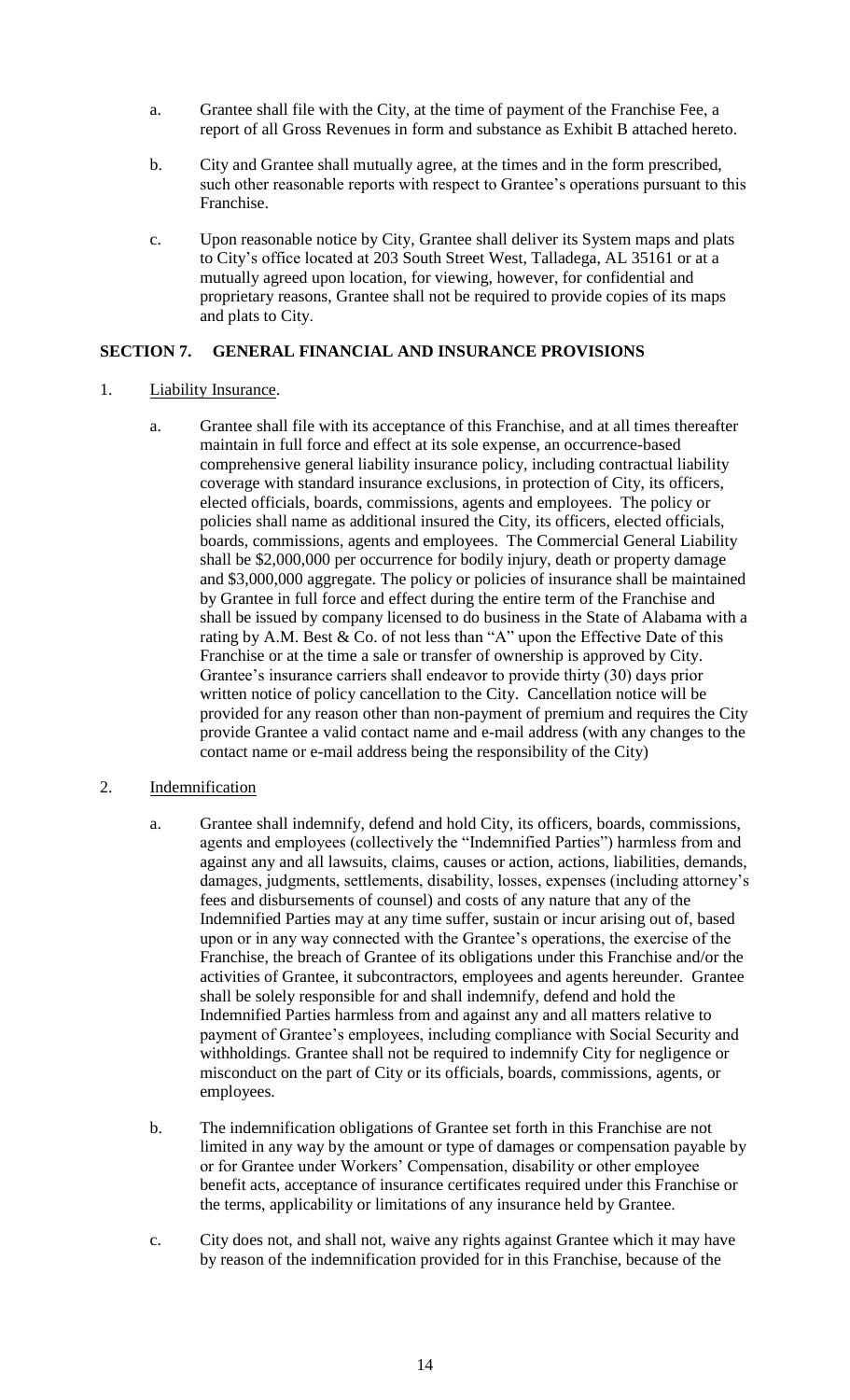acceptance by City, or the deposit with City by Grantee, of any of the insurance policies described in this Franchise.

- d. The indemnification of City by Grantee provided for in this Franchise shall apply to all damages and claims for damages of any kind suffered by reason of any of the Grantee's operations referred to in this Franchise, regardless of whether or not such insurance policies shall have been determined to be applicable to any such damages or claims for damages.
- e. In order for City to assert its rights to be indemnified, defended, and held harmless, City must, with respect to each claim:
	- i. Promptly notify Grantee within ten (10) business days in writing of any claim or legal proceeding which gives rise to such right;
	- ii. Afford Grantee the opportunity to participate in and fully control any compromise, settlement or other resolution or disposition of any claim or proceeding; and
	- iii. Fully cooperate with reasonable requests of Grantee, at Grantee's expense, in its participation in, and control, compromise, settlement or resolution or other disposition of such claim or proceeding subject to subparagraph (ii) above.

# **SECTION 8. SALE, ABANDONMENT, TRANSFER AND REVOCATION OF FRANCHISE**

1. City's Right to Revoke.

In addition to all other rights which City has pursuant to law or equity, City reserves the right to commence proceedings to revoke, terminate or cancel this Franchise, and all rights and privileges pertaining thereto, if it is determined by City that after notice and an opportunity to cure as reordered herein;

- i. Grantee has repeatedly and substantially violated material provisions(s) of this Franchise and has not put forth a reasonable proposal to cure such violations; or
- ii. Grantee has intentionally and materially evaded any of the provisions of the Franchise; or
- iii. Grantee has practiced a material fraud or a material deceit upon City.
- 2. Procedures for Revocation.
	- a. City shall provide Grantee with written notice of a cause for revocation and the intent to revoke and shall allow Grantee thirty (30) days subsequent to receipt of the notice in which to correct the violation or to provide adequate assurance of performance in compliance with the Franchise. In the notice required therein, City shall provide Grantee with the basis of the revocation.
	- b. Should City determine to proceed with a revocation proceeding, Grantee shall be provided the right to a public hearing affording due process before the City Council prior to the effective date of revocation. The due process to be afforded Grantee shall include the Grantee's right to present any written or verbal testimony or other relevant evidence to the City Council for consideration. Such information presented by Grantee shall be considered part of the record of the proceeding. City shall provide Grantee with written notice of its decision together with written findings of fact supplementing said decision.
	- c. Only after the public hearing and upon written notice of the determination by City to revoke the Franchise may Grantee appeal said decision with an appropriate state or federal court or agency.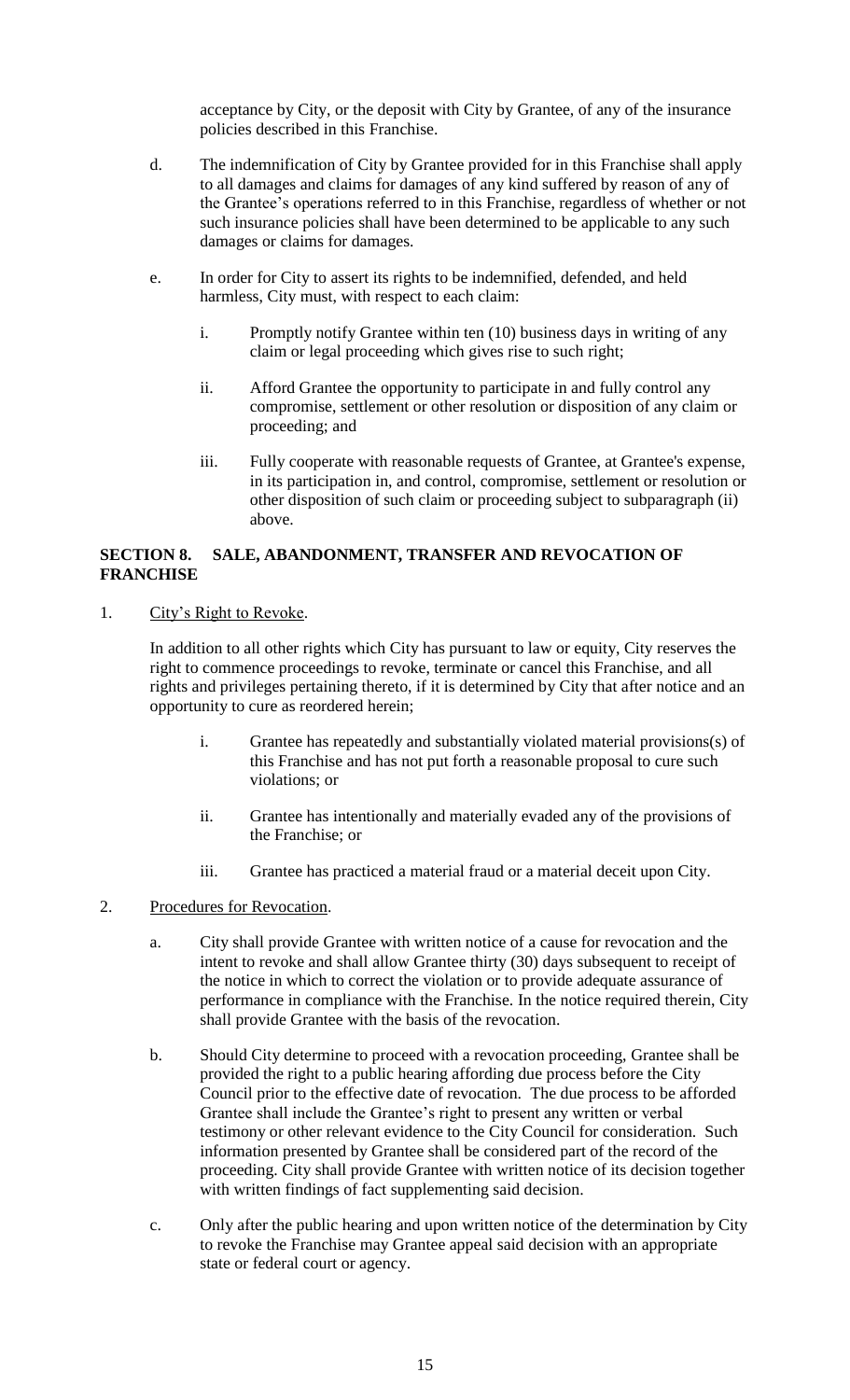- d. During the appeal period, the Franchise shall remain in full force and effect unless the term thereof sooner expires and Grantee is not pursuing renewal under Applicable Law or unless continuation of the Franchise would endanger the health, safety and welfare of any Person or the public.
- 3. Removal After Abandonment, Termination or Forfeiture. In the event of termination or forfeiture of the Franchise or abandonment of the System, City shall have the right to require Grantee to remove all or any portion of the System from all Rights-of-Way and public property within City.
- 4. Franchise Transfer. The Franchise granted hereunder shall not be assigned, other than to an entity controlling, controlled by, or under common control with the Grantee, without the prior written consent of the Grantor, such consent not to be unreasonably withheld or delayed. No such consent shall be required, however, for a transfer in trust, by mortgage, by other hypothecation, or by assignment of any rights, title, or interest of the Grantee in the Franchise or Cable System to secure indebtedness. Within thirty (30) days of receiving a request for transfer, the Grantor shall notify the Grantee in writing of any additional information it reasonably requires to determine the legal, financial and technical qualifications of the transferee. If the Grantor has not taken action on the Grantee's request for transfer within one hundred twenty (120) days after receiving such request, consent by the Grantor shall be deemed given.

# **SECTION 9. PROTECTION OF INDIVIDUAL RIGHTS**

- 1. Discriminatory Practices Prohibited. Grantee shall not deny Service, deny access, or otherwise discriminate against Subscribers or general citizens on the basis of race, color, religion, national origin, sex, age, status as to public assistance, affectional preference, or disability. Grantee shall comply at all times with all other Applicable Laws, and all executive and administrative orders relating to nondiscrimination.
- 2. Subscriber Privacy. Grantee shall at all times comply with all applicable provisions of 47 U.S.C. 551 governing subscriber privacy. Grantor reserves any and all rights it may have now or in the future to enforce compliance with all applicable state and federal laws and regulations governing subscriber privacy.

# **SECTION 10. MISCELLANEOUS PROVISIONS**

- 1. Franchise Renewal. Any renewal of this Franchise shall be performed in accordance with Applicable Laws.
- 2. Work Performed by Others. All applicable obligations of this Franchise shall apply to any subcontractor or others performing any work or services pursuant to the provisions of this Franchise, Grantee shall provide notice to City of the name(s) and address(es) of any entity, other than Grantee, which performs substantial services pursuant to this Franchise.
- 3. Amendment of Franchise Ordinance. Grantee and City may agree, from time to time, to amend this Franchise. Such written amendments may be made at any time if City and Grantee agree that such an amendment will be in the public interest or if such an amendment is required due to changes in federal, state or local laws.
- 4. Compliance with Federal, State and Local Laws.
	- a. If any federal or state law or regulation shall require or permit City or Grantee to perform any service or act or shall prohibit City or Grantee from performing any service or act which may be in conflict with the terms of this Franchise, then as soon as possible following knowledge thereof, either party shall notify the other of the point in conflict believed to exist between such law or regulation.
	- b. If any term, condition or provision of this Franchise or the application thereof to any Person or circumstance shall, to any extent, be held to be invalid or unenforceable, the remainder hereof and the application of such term, condition or provision to Persons or circumstances other than those as to whom it shall be held invalid or unenforceable shall not be affected thereby, and this Franchise and all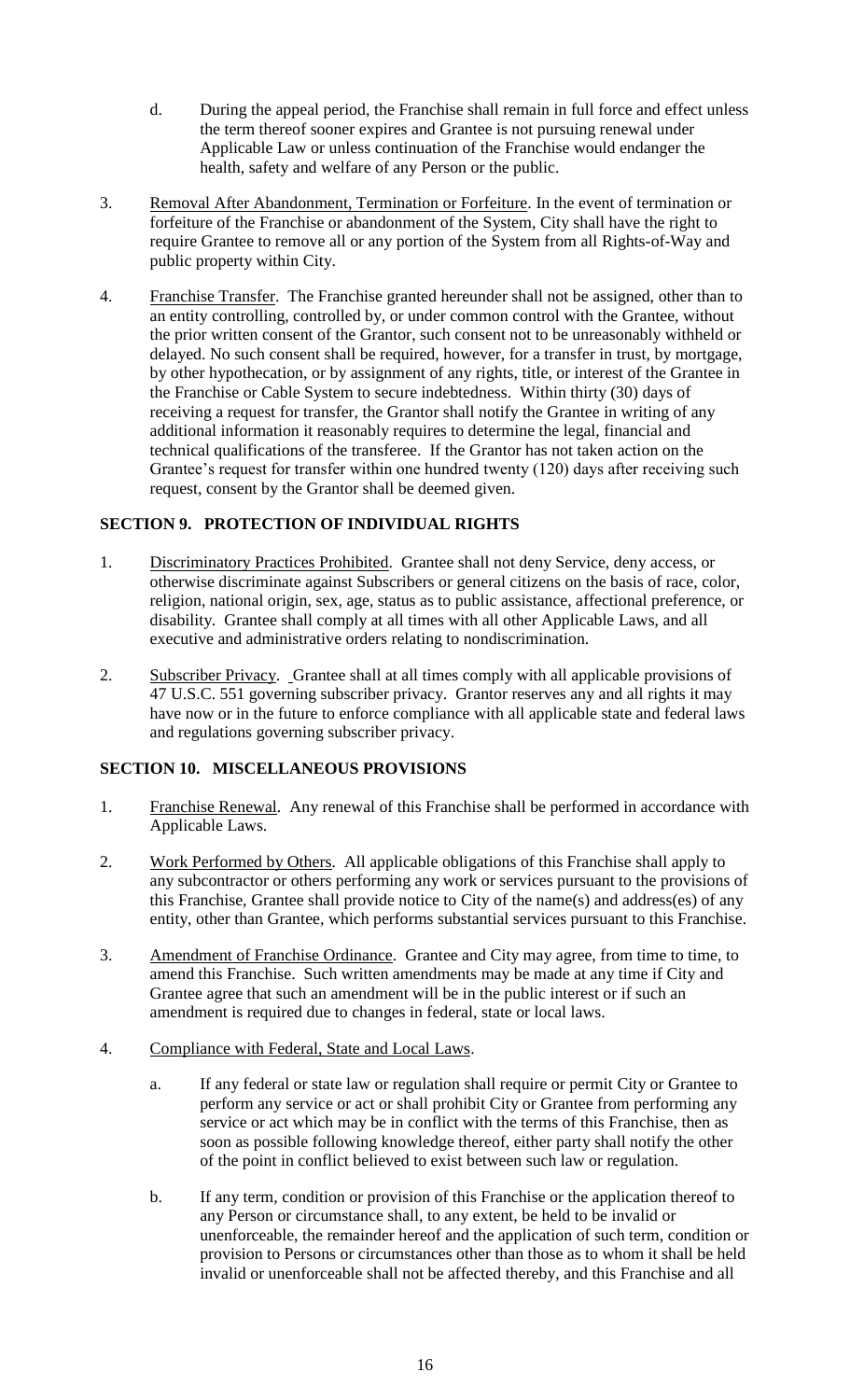the terms, provisions and conditions hereof shall, in all other respects, continue to be effective and complied with provided the loss of the invalid or unenforceable clause does not substantially alter the agreement between the parties. In the event such law, rule or regulation is subsequently repealed, rescinded, amended or otherwise changed so that the provision which had been held invalid or modified is no longer in conflict with the law, rules and regulations then in effect, said provision shall thereupon return to full force and effect and shall thereafter be binding on Grantee and City.

- 5. Nonenforcement by City. Grantee shall not be relieved of its obligations to comply with any of the provisions of this Franchise by reason of any failure or delay of City to enforce prompt compliance. City may only waive its rights hereunder by expressly so stating in writing. Any such written waiver by City of a breach or violation of any provision of this Franchise shall not operate as or be construed to be a waiver of any subsequent breach or violation.
- 6. Rights Cumulative. The rights and remedies reserved to the City and Grantee by this Franchise are cumulative and shall be in addition to and not in derogation of any other legal or equitable rights or remedies which the City and Grantee may have with respect to the subject matter of this Franchise, and a waiver thereof at any time shall have no effect on the enforcement of such rights or remedies at a future time.
- 7. Grantee Acknowledgment of Validity of Franchise. Grantee acknowledges that it has had an opportunity to review the terms and conditions of this Franchise and that under current law Grantee believes that said terms and conditions are not unreasonable or arbitrary, and that Grantee believes City has the power to make the terms and conditions contained in this Franchise.
- 8. Force Majeure. Neither party shall be in default under this Agreement if any failure or delay in performance is caused by acts of God; fire; flood; earthquake; lightning; unusually severe weather; material or facility shortages or unavailability not resulting from such party's failure to timely place orders therefore; war or civil disorder; or any other cause beyond the reasonable control of either party hereto. The excused party shall use reasonable efforts under the circumstances to avoid or remove such causes of nonperformance and shall proceed to perform with reasonable dispatch whenever such causes are removed or ceased. Notification shall be given by the excused party to the other party, of the cause and of the estimated duration, when possible.

### **SECTION 11. PUBLICATION EFFECTIVE DATE; ACCEPTANCE AND EXHIBITS**

- 1. Publication, Effective Date. This Franchise shall be published in accordance with applicable local and state law. The effective date of this Franchise shall be the date of acceptance by Grantee in accordance with the provisions of Section 11.2.
- 2. Acceptance.
	- a. Grantee shall accept this Franchise within thirty (30) days of its enactment by the City Council, unless the time for acceptance is extended by City. Such acceptance by the Grantee shall be deemed the grant of this Franchise for all purposes.
	- b. Upon acceptance of this Franchise, Grantee and City shall be bound by all the terms and conditions contained herein.
	- c. Grantee shall accept this Franchise in the following manner:
		- i. This Franchise will be properly executed and acknowledged by Grantee and delivered to City.
		- ii. With its acceptance, Grantee shall also deliver any insurance certificates as required herein that have not previously been delivered.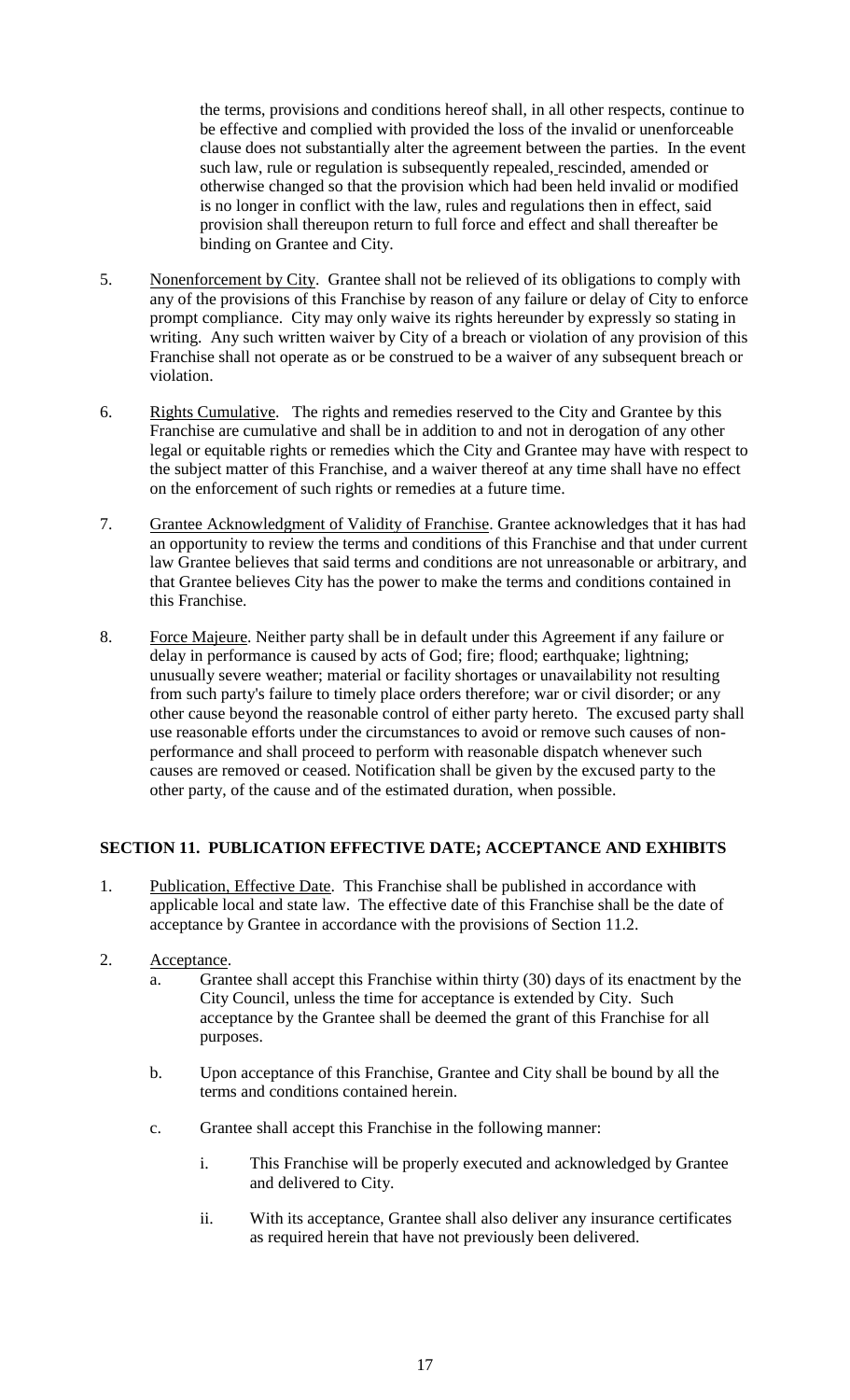**SECTION 12.** All ordinances or resolutions inconsistent with this ordinance are hereby repealed. Specifically, Ordinance No. 1656 is repealed.

ADOPTED and APPROVED this the 15<sup>th</sup> day of April, 2019.

Council President Horace Patterson Councilman Jarvis Elston Councilman David Street Councilman Ricky Simpson Councilman Gerald Cooper City Manager Elizabeth Cheeks

**Attested to:** Joanna Medlen, Acting City Clerk  $\ddot{\phantom{0}}$